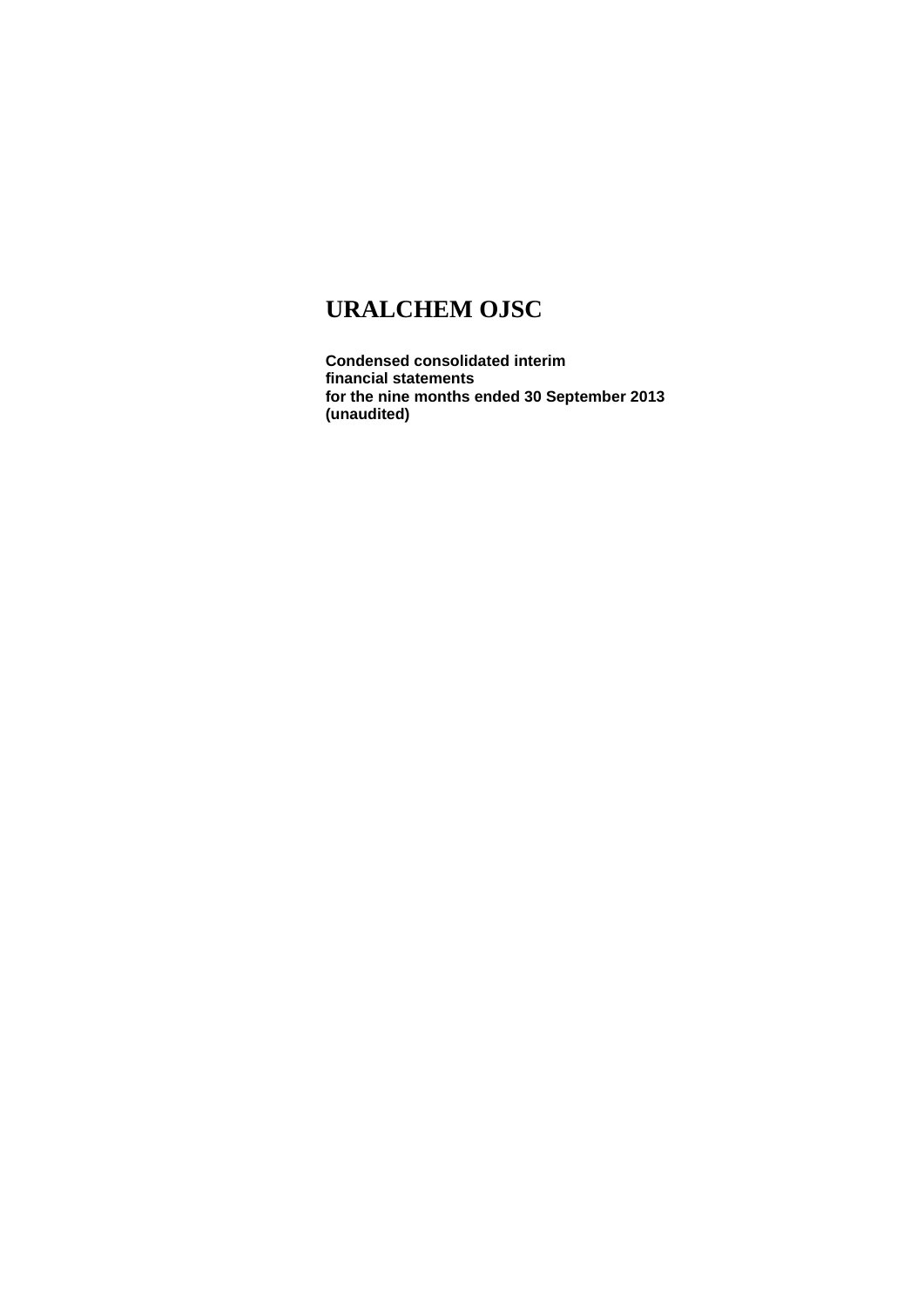# **TABLE OF CONTENTS**

### **Page**

| Statement of management's responsibilities for the preparation and approval of the condensed consolidated interim |  |
|-------------------------------------------------------------------------------------------------------------------|--|
| Condensed consolidated interim financial statements for the nine months ended 30 September 2013 (unaudited):      |  |
|                                                                                                                   |  |
|                                                                                                                   |  |
|                                                                                                                   |  |
|                                                                                                                   |  |
|                                                                                                                   |  |
|                                                                                                                   |  |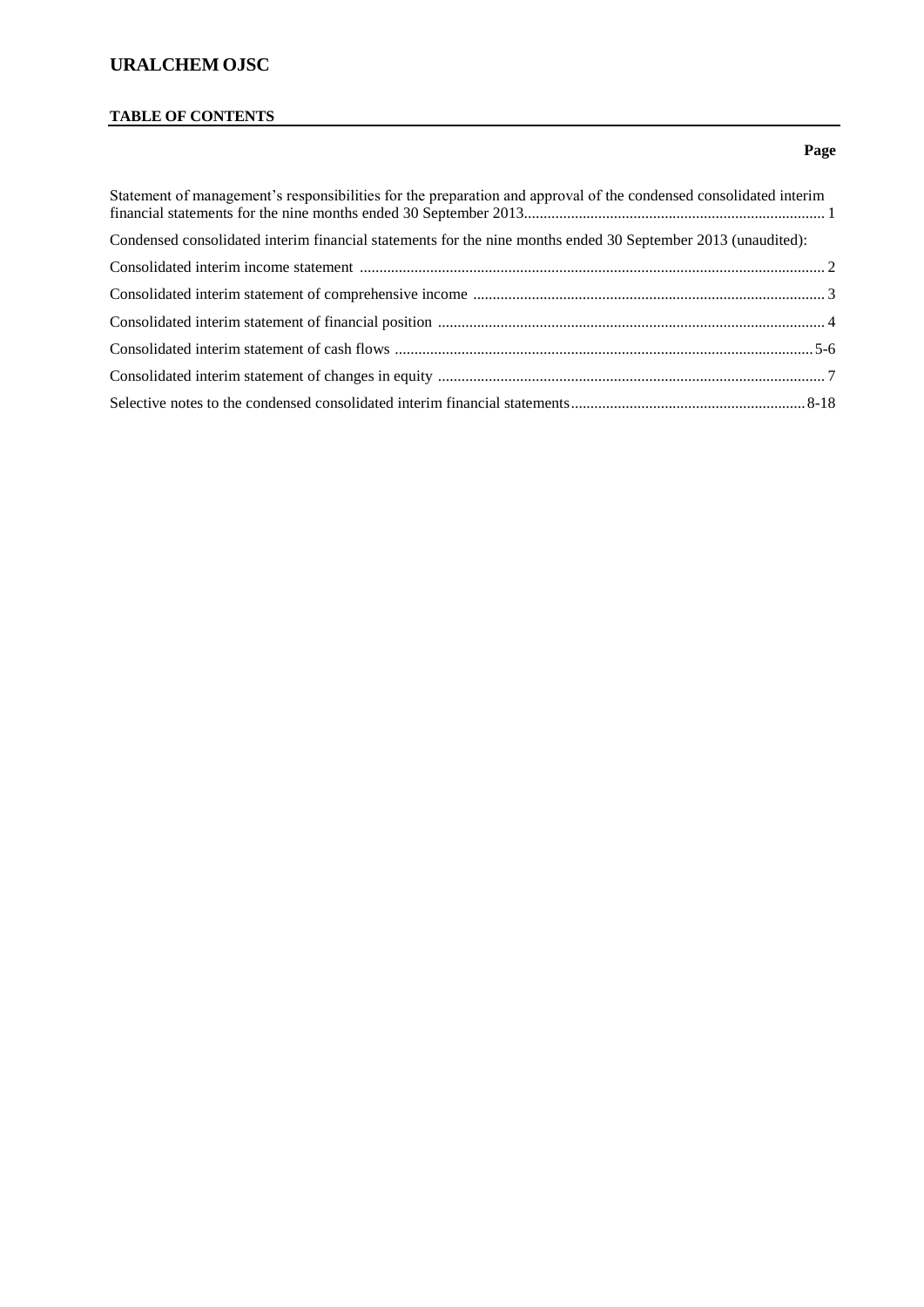#### **STATEMENT OF MANAGEMENT'S RESPONSIBILITIES FOR THE PREPARATION AND APPROVAL OF THE CONDENSED CONSOLIDATED INTERIM FINANCIAL STATEMENTS FOR THE NINE MONTHS ENDED 30 SEPTEMBER 2013**

The following statement is made with a view to stipulate the responsibilities of management in relation to the unaudited condensed consolidated interim financial statements of UralChem OJSC and its subsidiaries (the "Group").

Management is responsible for the preparation of the condensed consolidated interim financial statements that present fairly the financial position of the Group as at 30 September 2013, and the results of its operations, cash flows and changes in equity for the nine months then ended, in accordance with International Accounting Standard 34 *Interim Financial Reporting*.

In preparing the condensed consolidated interim financial statements, management is responsible for:

- selecting suitable accounting principles and applying them consistently;
- making judgements and estimates that are reasonable and prudent;
- stating whether International Financial Reporting Standards have been followed, subject to any material departures disclosed and explained in the condensed consolidated interim financial statements; and
- preparing the condensed consolidated interim financial statements on a going concern basis, unless it is inappropriate to presume that the Group will continue in business for the foreseeable future.

Management is also responsible for:

designing, implementing and maintaining an effective system of internal controls, throughout the Group;

 $\overline{\phantom{a}}$  , and the contribution of the contribution of the contribution of the contribution of the contribution of the contribution of the contribution of the contribution of the contribution of the contribution of the

- maintaining statutory accounting records in compliance with local legislation and accounting standards in the respective jurisdictions in which the Group operates;
- taking steps to safeguard the assets of the Group; and
- detecting and preventing fraud and other irregularities.

The condensed consolidated interim financial statements for the nine months ended 30 September 2013 were approved on 3 December 2013 by:

Andrey Pakhomenkov Dmitry Konyaev Chief financial officer Chief executive officer

Moscow, Russia 3 December 2013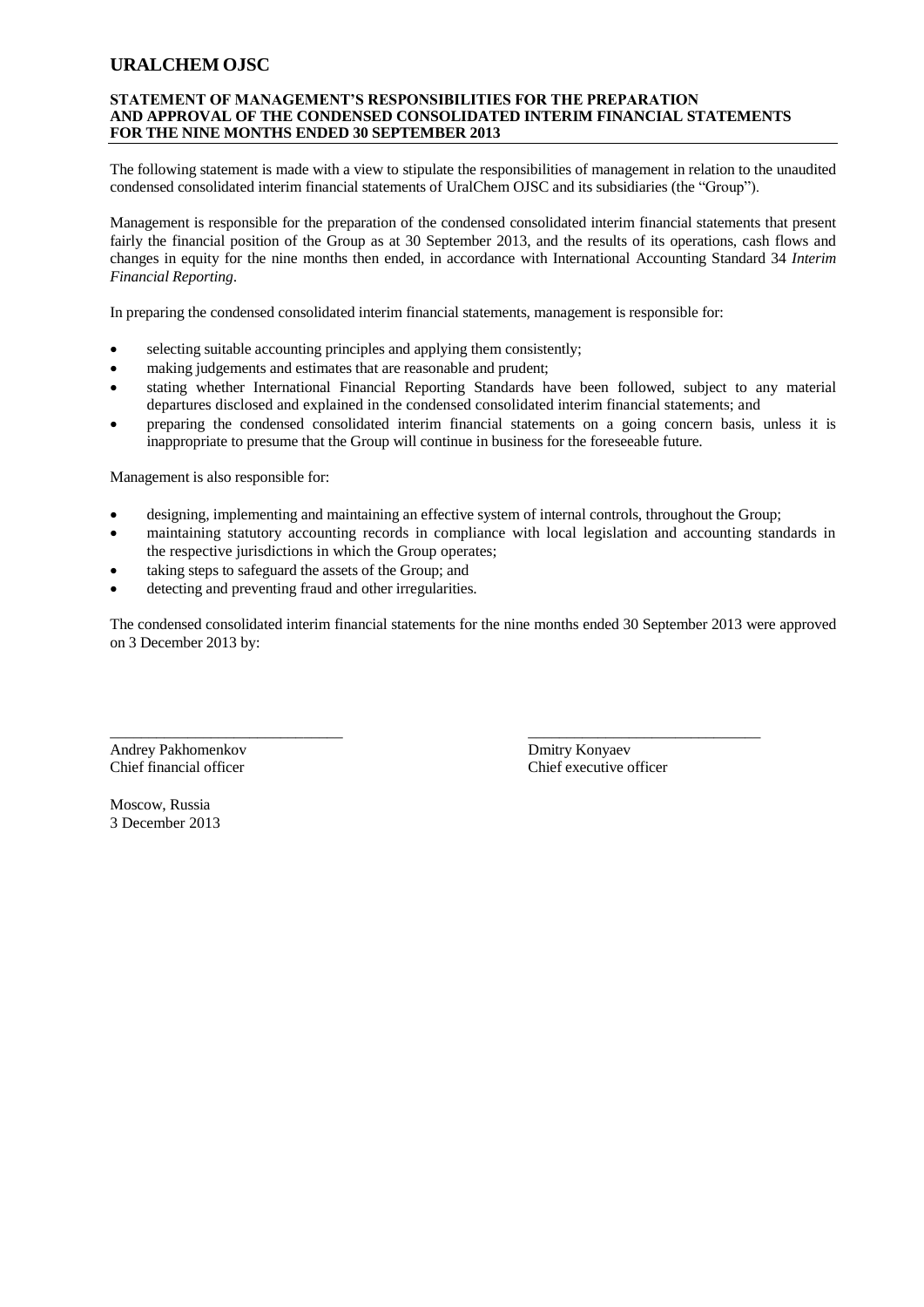### **CONSOLIDATED INTERIM INCOME STATEMENT FOR THE NINE MONTHS ENDED 30 SEPTEMBER 2013 (UNAUDITED)**

All amounts are in thousands of Russian Roubles unless otherwise stated

|                                                                                                                                                                           |              |                                                       | Nine months ended<br>30 September                       |                                                 | <b>Three months ended</b><br>30 September           |
|---------------------------------------------------------------------------------------------------------------------------------------------------------------------------|--------------|-------------------------------------------------------|---------------------------------------------------------|-------------------------------------------------|-----------------------------------------------------|
|                                                                                                                                                                           | <b>Notes</b> | 2013                                                  | 2012                                                    | 2013                                            | 2012                                                |
| <b>Revenue</b>                                                                                                                                                            |              |                                                       |                                                         |                                                 |                                                     |
| Sales of goods<br>Other sales                                                                                                                                             | 5            | 54,208,210<br>2,056,115                               | 53,925,872<br>2,029,736                                 | 15,509,734<br>692,286                           | 16,585,391<br>734,739                               |
| <b>Total revenue</b>                                                                                                                                                      |              | 56,264,325                                            | 55,955,608                                              | 16,202,020                                      | 17,320,130                                          |
| Cost of sales                                                                                                                                                             | 6            | (26, 408, 803)                                        | (23,689,419)                                            | (9,456,360)                                     | (7,821,823)                                         |
| <b>Gross profit</b>                                                                                                                                                       |              | 29,855,522                                            | 32,266,189                                              | 6,745,660                                       | 9,498,307                                           |
| Selling and distribution expenses<br>General and administrative expenses<br>Other operating income<br>Other operating expenses                                            | 7<br>8       | (12, 264, 784)<br>(3,425,488)<br>558,327<br>(98, 674) | (11, 373, 178)<br>(3,091,815)<br>395,851<br>(1,102,732) | (3,863,373)<br>(1,064,101)<br>221,527<br>96,199 | (3,616,247)<br>(1,072,756)<br>235,713<br>(437, 103) |
| <b>Operating profit</b>                                                                                                                                                   |              | 14,624,903                                            | 17,094,315                                              | 2,135,912                                       | 4,607,914                                           |
| Interest and other finance income<br>Interest and other finance expense<br>Share of profit of associates<br>Gain from change in fair value<br>of previously held interest |              | 558,602<br>(1,745,974)<br>17,937                      | 364,886<br>(1,870,864)<br>12,248<br>4,940,755           | 93,492<br>(455, 561)<br>18,725                  | 20,562<br>(628, 785)<br>18,070                      |
| Foreign exchange (loss)/gain<br>from financing activities                                                                                                                 |              | (1,628,335)                                           | 1,254,865                                               | 213,669                                         | 1,670,776                                           |
| Profit before tax                                                                                                                                                         |              | 11,827,133                                            | 21,796,205                                              | 2,006,237                                       | 5,688,537                                           |
| Income tax expense                                                                                                                                                        |              | (1,744,246)                                           | (2,977,918)                                             | (212, 437)                                      | (765, 639)                                          |
| Profit for the period                                                                                                                                                     |              | 10,082,887                                            | 18,818,287                                              | 1,793,800                                       | 4,922,898                                           |
| Attributable to:                                                                                                                                                          |              |                                                       |                                                         |                                                 |                                                     |
| Shareholders of the Company<br>Non-controlling interests                                                                                                                  |              | 10,121,134<br>(38, 247)                               | 18,561,513<br>256,774                                   | 1,797,277<br>(3, 477)                           | 4,915,686<br>7,212                                  |
|                                                                                                                                                                           |              | 10,082,887                                            | 18,818,287                                              | 1,793,800                                       | 4,922,898                                           |
| <b>Earnings per share</b>                                                                                                                                                 |              |                                                       |                                                         |                                                 |                                                     |
| Weighted average number of<br>ordinary shares in issue during<br>the period                                                                                               |              | 500,000,000                                           | 500,000,000                                             | 500,000,000                                     | 500,000,000                                         |
| Basic and diluted earnings per<br>share (Russian Roubles per share)                                                                                                       |              | 20.2                                                  | 37.1                                                    | 3.6                                             | 9.8                                                 |

The notes on pages 9 to 18 are an integral part of these condensed consolidated interim financial statements.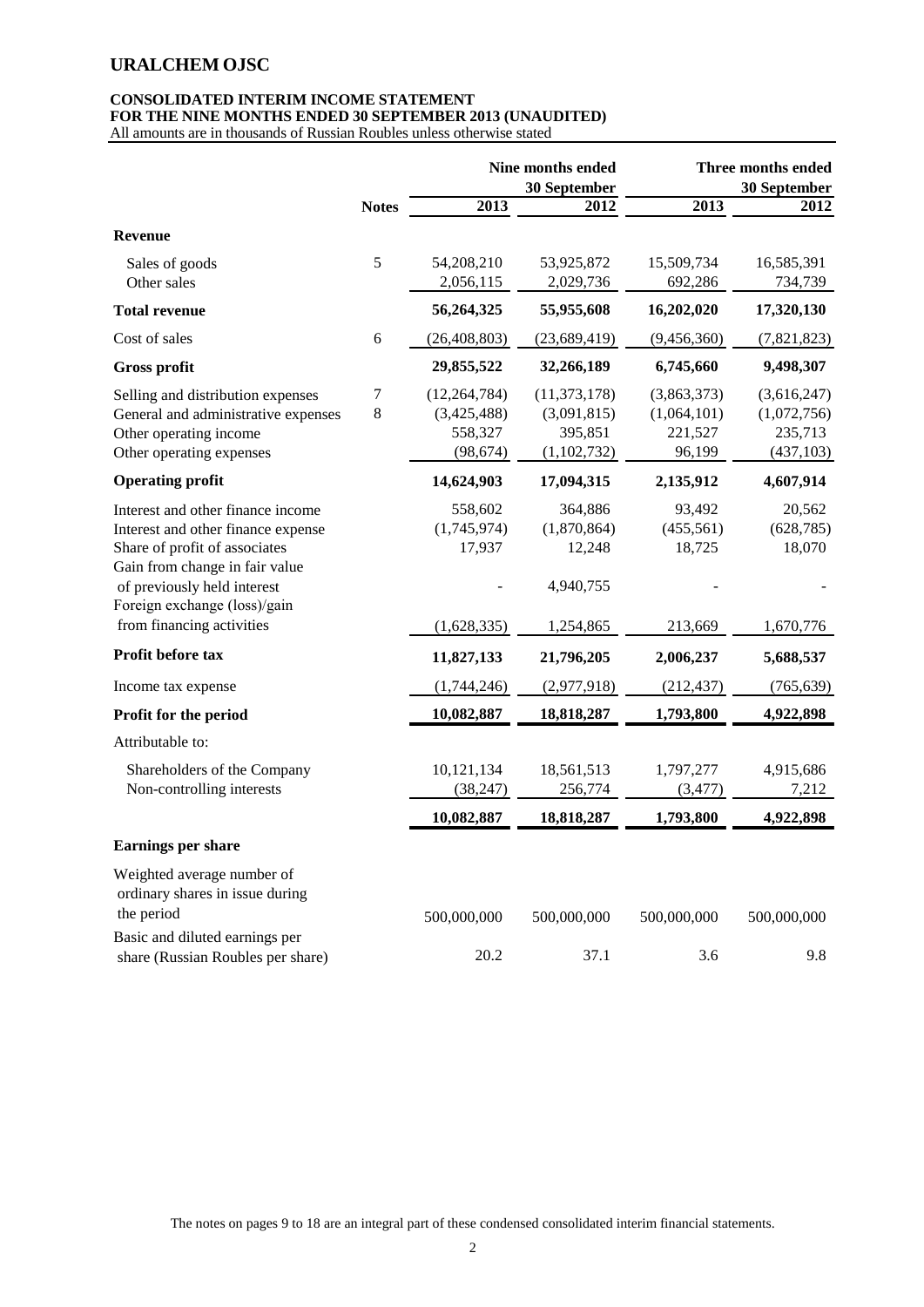### **CONSOLIDATED INTERIM STATEMENT OF COMPREHENSIVE INCOME FOR THE NINE MONTHS ENDED 30 SEPTEMBER 2013 (UNAUDITED)**

|                                                                                                                                  | Nine months ended<br>30 September |            | Three months ended<br>30 September |           |
|----------------------------------------------------------------------------------------------------------------------------------|-----------------------------------|------------|------------------------------------|-----------|
|                                                                                                                                  | 2013                              | 2012       | 2013                               | 2012      |
| <b>Profit for the period</b>                                                                                                     | 10,082,887                        | 18,818,287 | 1,793,800                          | 4,922,898 |
| <i>Items to be subsequently</i><br>reclassified to profit or loss:<br>Exchange differences on<br>translating to the presentation |                                   |            |                                    |           |
| currency                                                                                                                         | 259,658                           | 178,594    | (259, 938)                         | 121,097   |
| Items not to be subsequently                                                                                                     |                                   |            |                                    |           |
| reclassified to profit or loss:                                                                                                  |                                   |            |                                    |           |
| <b>Actuarial losses</b>                                                                                                          | (40, 171)                         |            | (342)                              |           |
| <b>Total comprehensive income</b>                                                                                                |                                   |            |                                    |           |
| for the period                                                                                                                   | 10,302,374                        | 18,996,881 | 1,533,520                          | 5,043,995 |
| Total comprehensive income<br>for the period attributable to:                                                                    |                                   |            |                                    |           |
| Shareholders of the Company                                                                                                      | 10,340,621                        | 18,740,107 | 1,536,997                          | 5,036,783 |
| Non-controlling interests                                                                                                        | (38,247)                          | 256,774    | (3,477)                            | 7,212     |
|                                                                                                                                  | 10,302,374                        | 18,996,881 | 1,533,520                          | 5,043,995 |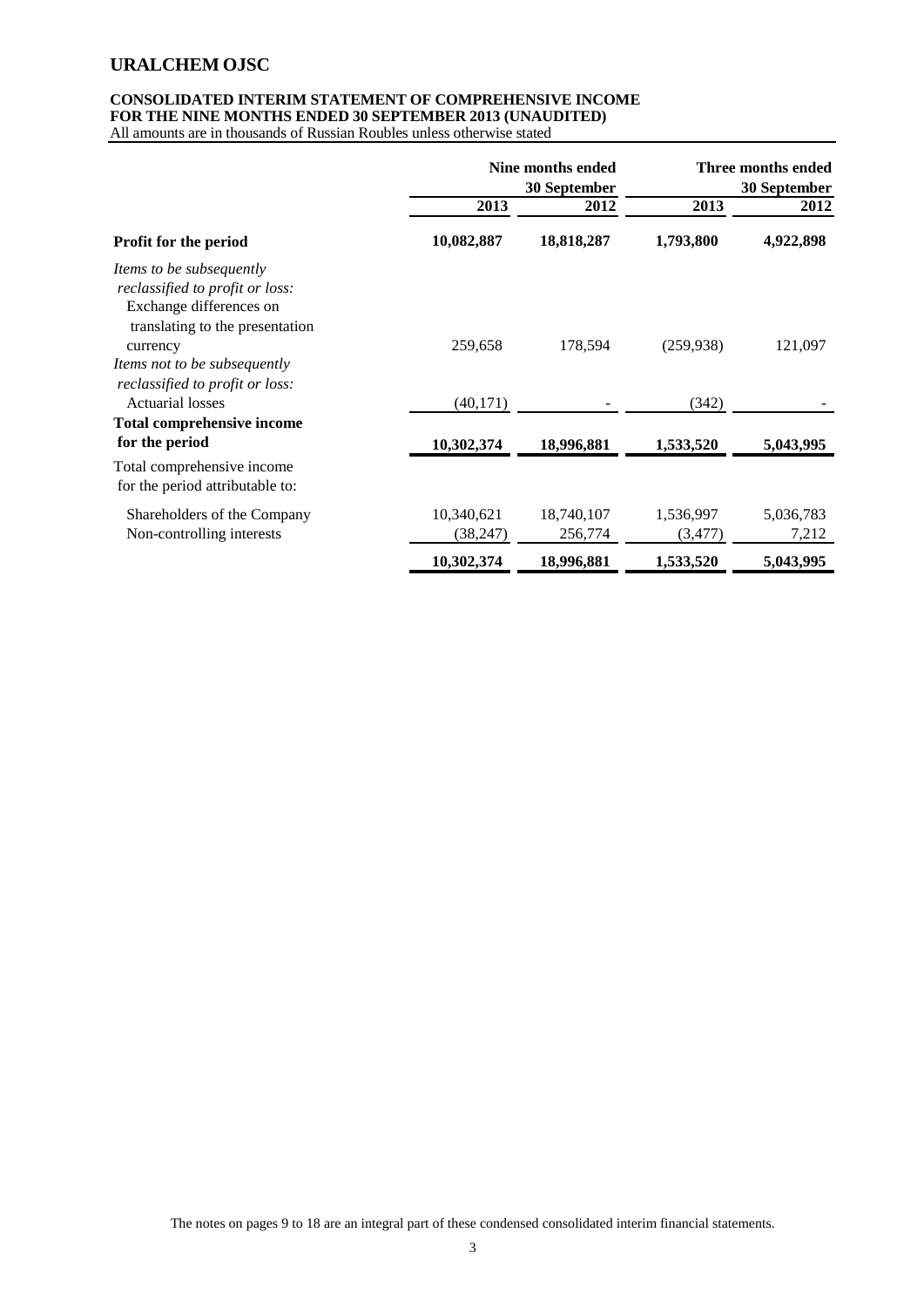### **CONSOLIDATED INTERIM STATEMENT OF FINANCIAL POSITION**

**AS AT 30 SEPTEMBER 2013 (UNAUDITED)**

|                                            | <b>Notes</b> | 30 September 2013 | 31 December 2012 |
|--------------------------------------------|--------------|-------------------|------------------|
| <b>ASSETS</b>                              |              |                   |                  |
| <b>Non-current assets</b>                  |              |                   |                  |
| Property, plant and equipment              | 9            | 32,470,075        | 29,916,425       |
| Goodwill                                   |              | 10,501,400        | 10,501,400       |
| Intangible assets                          |              | 272,579           | 290,289          |
| Investments in associates                  |              | 359,959           | 340,105          |
| Inventories                                | 10           | 1,149,677         | 1,113,227        |
| Available-for-sale investments             |              | 5,123,848         | 5,211,225        |
| Other financial assets                     |              | 214,658           | 222,058          |
| Deferred tax assets                        |              | 869,459           | 845,297          |
|                                            |              | 50,961,655        | 48,440,026       |
| <b>Current</b> assets                      |              |                   |                  |
| Inventories                                | 10           | 4,195,367         | 4,356,866        |
| Trade and other receivables                |              | 2,737,336         | 2,889,127        |
| Advances paid and prepaid expenses         |              | 973,061           | 1,362,395        |
| Income tax receivable                      |              | 1,282,542         | 223,250          |
| Other taxes receivable                     |              | 2,918,745         | 2,399,615        |
| Other financial assets                     |              | 41,907            | 824,156          |
| Cash and cash equivalents                  |              | 3,549,722         | 5,392,432        |
|                                            |              | 15,698,680        | 17,447,841       |
| <b>TOTAL ASSETS</b>                        |              | 66,660,335        | 65,887,867       |
| <b>EQUITY AND LIABILITIES</b>              |              |                   |                  |
| <b>Capital and reserves</b>                |              |                   |                  |
| Share capital                              |              | 2,000,000         | 2,000,000        |
| Additional paid-in capital                 |              | 2,027,612         | 1,928,451        |
| Foreign currency translation reserve       |              | 434,856           | 175,198          |
| Retained earnings                          |              | 27,497,554        | 19,016,591       |
| <b>Equity attributable to shareholders</b> |              |                   |                  |
| of the Company                             |              | 31,960,022        | 23,120,240       |
| Non-controlling interests                  |              | 287,654           | 325,901          |
|                                            |              |                   |                  |
| <b>Total equity</b>                        |              | 32,247,676        | 23,446,141       |
| <b>Non-current liabilities</b>             |              |                   |                  |
| Loans and borrowings                       | 11           | 19,258,461        | 25,820,813       |
| Obligations under finance leases           |              | 2,076,927         | 1,459,224        |
| Retirement benefit obligations             |              | 444,912           | 402,564          |
| Deferred tax liabilities                   |              | 2,148,025         | 2,270,526        |
|                                            |              | 23,928,325        | 29,953,127       |
| <b>Current liabilities</b>                 |              |                   |                  |
| Loans and borrowings                       | 11           | 5,009,209         | 3,235,917        |
| Obligations under finance leases           |              | 736,015           | 535,391          |
| Trade and other payables                   |              | 3,191,070         | 6,471,835        |
| Advances received                          |              | 606,826           | 1,407,579        |
| Income tax payable                         |              | 535,647           | 588,851          |
| Other taxes payable                        |              | 405,567           | 249,026          |
|                                            |              | 10,484,334        | 12,488,599       |
| <b>Total liabilities</b>                   |              | 34,412,659        | 42,441,726       |
| <b>TOTAL EQUITY AND LIABILITIES</b>        |              | 66,660,335        | 65,887,867       |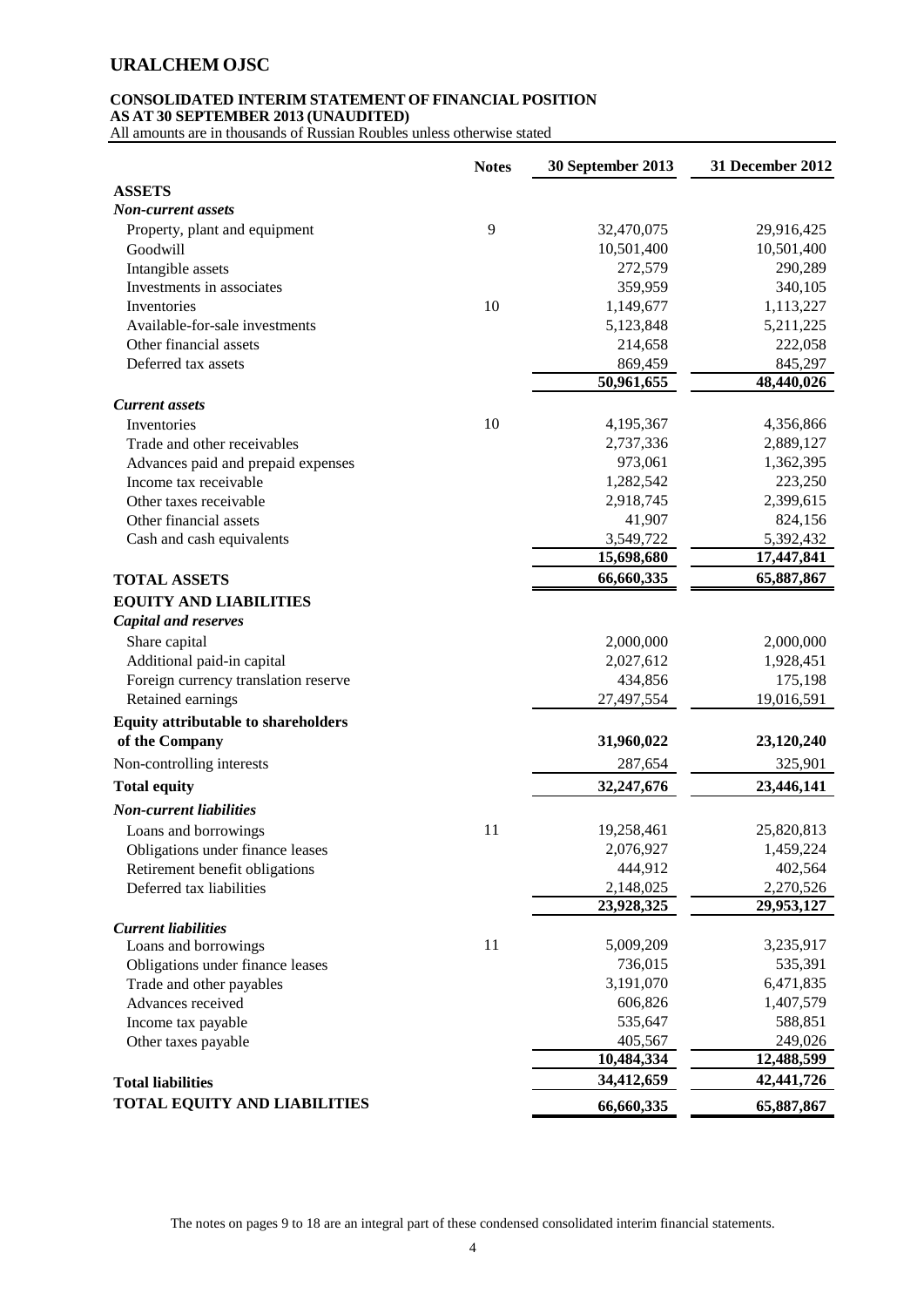#### **CONSOLIDATED INTERIM STATEMENT OF CASH FLOWS FOR THE NINE MONTHS ENDED 30 SEPTEMBER 2013 (UNAUDITED)**

|                                                            | Nine months ended<br>30 September 2013 | Nine months ended<br>30 September 2012 |
|------------------------------------------------------------|----------------------------------------|----------------------------------------|
| <b>Operating activities</b>                                |                                        |                                        |
| <b>Profit before tax</b>                                   | 11,827,133                             | 21,796,205                             |
| Adjustments for:                                           |                                        |                                        |
| Depreciation of property, plant and equipment              | 2,609,083                              | 2,401,322                              |
| Amortisation of intangible assets                          | 81,040                                 | 54,344                                 |
| Change in provisions and allowances                        | 297,038                                | 297,884                                |
| Write-down of inventory to net realisable value            | 43,362                                 | 41,029                                 |
| Loss on disposal of property, plant and equipment          | 124,528                                | 153,195                                |
| Foreign exchange loss/(gain), net                          | 1,914,380                              | (920, 549)                             |
| Share of profit of associates                              | (17,937)                               | (12, 248)                              |
| (Profit)/loss on disposal of subsidiaries                  | (35,074)                               | 12,448                                 |
| Share-based compensation                                   | 99,161                                 |                                        |
| Gain from change in fair value of previously held interest |                                        | (4,940,755)                            |
| Interest and other finance income                          | (558, 602)                             | (364, 886)                             |
| Interest and other finance expense                         | 1,745,974                              | 1,870,864                              |
| Operating cash flows before working capital changes        | 18,130,086                             | 20,388,853                             |
| Change in inventory                                        | 118,087                                | (41,106)                               |
| Change in trade and other receivables                      | 283,998                                | 1,073,022                              |
| Change in advances paid and prepaid expenses               | 212,391                                | (39, 807)                              |
| Change in other taxes receivable                           | (325, 105)                             | 557,482                                |
| Change in retirement benefit obligations                   | 4,342                                  | 21,066                                 |
| Change in trade and other payables                         | (198, 817)                             | (675, 658)                             |
| Change in advances received                                | (797, 812)                             | (1,569,361)                            |
| Change in other taxes payable                              | 191,075                                | 37,889                                 |
| <b>Cash generated from operations</b>                      | 17,618,245                             | 19,752,380                             |
| Interest paid                                              | (1,304,944)                            | (1,710,127)                            |
| Income tax paid                                            | (3, 172, 340)                          | (3,330,116)                            |
| Net cash generated from operating activities               | 13,140,961                             | 14,712,137                             |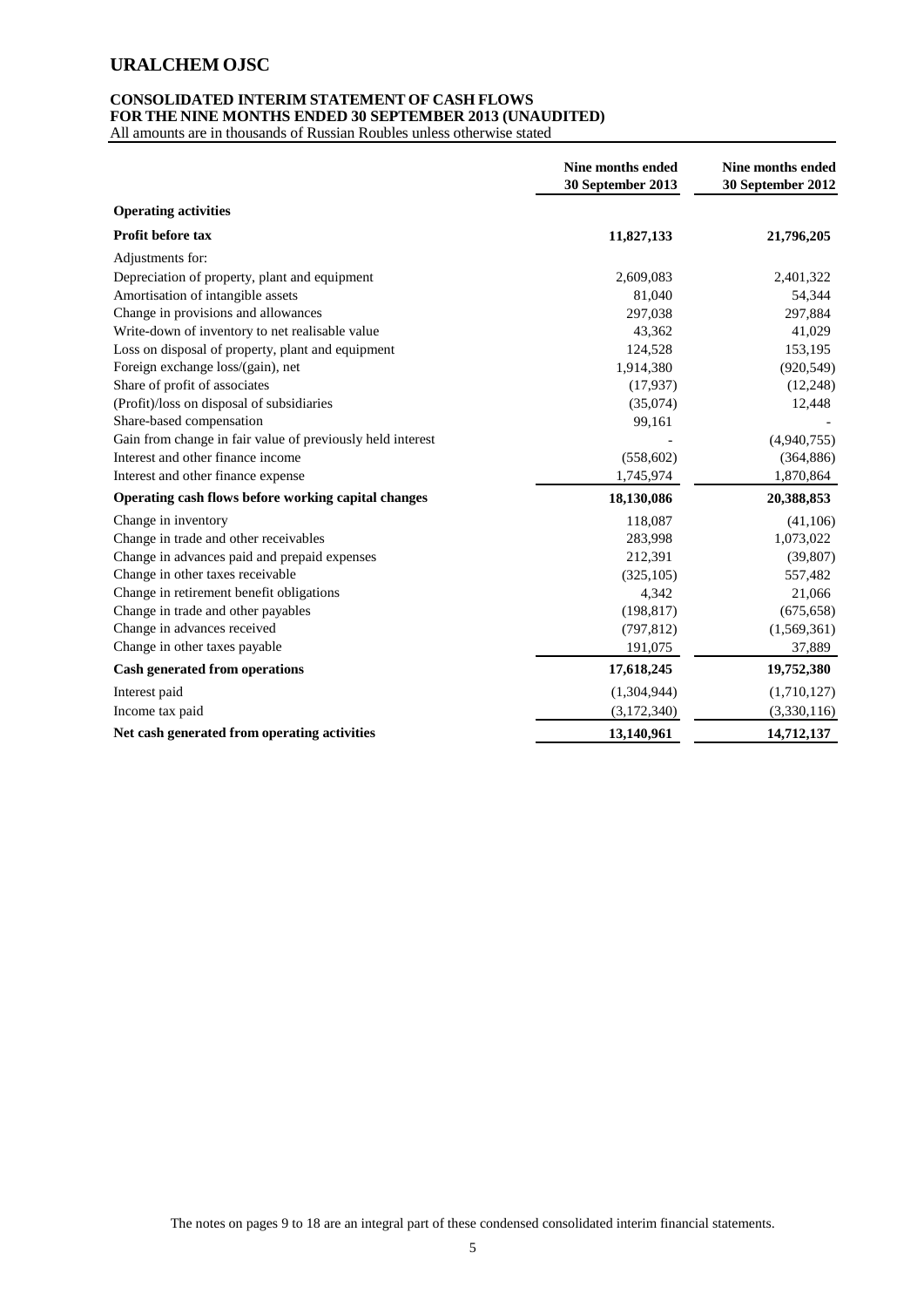#### **CONSOLIDATED INTERIM STATEMENT OF CASH FLOWS FOR THE NINE MONTHS ENDED 30 SEPTEMBER 2013 (CONTINUED) (UNAUDITED)**

|                                                          | Nine months ended<br>30 September 2013 | Nine months ended<br>30 September 2012 |
|----------------------------------------------------------|----------------------------------------|----------------------------------------|
| <b>Investing activities</b>                              |                                        |                                        |
| Acquisition of subsidiaries, net of cash acquired        |                                        | (5,995,318)                            |
| Repayment of liability to the parent company             |                                        |                                        |
| for acquisition-related activity                         |                                        | (933, 588)                             |
| Proceeds from disposal of subsidiaries                   | 98,743                                 | 12,332                                 |
| Proceeds from disposal of available-for-sale investments | 85,000                                 |                                        |
| Payments for property, plant and equipment               | (4,519,577)                            | (3, 148, 834)                          |
| Proceeds from sale of property, plant and equipment      | 572,552                                | 149,853                                |
| Payments for intangible assets                           | (63,956)                               | (55,940)                               |
| Loans issued                                             | (414,938)                              | (3,817,088)                            |
| Proceeds from repayment of loans issued                  | 1,237,439                              | 3,425,982                              |
| Dividends received                                       | 411,116                                | 262,162                                |
| Dividends received from associates                       |                                        | 4,971                                  |
| Interest received                                        | 55,647                                 | 88,829                                 |
| Net cash used in investing activities                    | (2,537,974)                            | (10,006,639)                           |
| <b>Financing activities</b>                              |                                        |                                        |
| Proceeds from short-term loans and borrowings            | 902,299                                | 4,337,863                              |
| Proceeds from long-term loans and borrowings             | 16,197,637                             | 1,679,786                              |
| Repayment of short-term loans and borrowings             | (5,744,334)                            | (10, 217, 536)                         |
| Repayment of long-term loans and borrowings              | (18, 133, 920)                         | (21, 644)                              |
| Repayment of principal amounts of finance leases         | (361,744)                              | (164, 338)                             |
| Dividends paid to the shareholders                       | (5,800,000)                            | (2,500,000)                            |
| Distribution of dividends received from associate        |                                        |                                        |
| to the parent company                                    |                                        | (413,994)                              |
| Increase of ownership in subsidiaries                    |                                        | (2,322,150)                            |
| Net cash used in financing activities                    | (12,940,062)                           | (9,622,013)                            |
| Net decrease in cash and cash equivalents                | (2,337,075)                            | (4,916,515)                            |
| Cash and cash equivalents at the beginning of the period | 5,392,432                              | 8,127,002                              |
| Effect of exchange rate changes on the balance           |                                        |                                        |
| of cash held in foreign currencies                       | 494,365                                | (188,930)                              |
| Cash and cash equivalents at the end of the period       | 3,549,722                              | 3,021,557                              |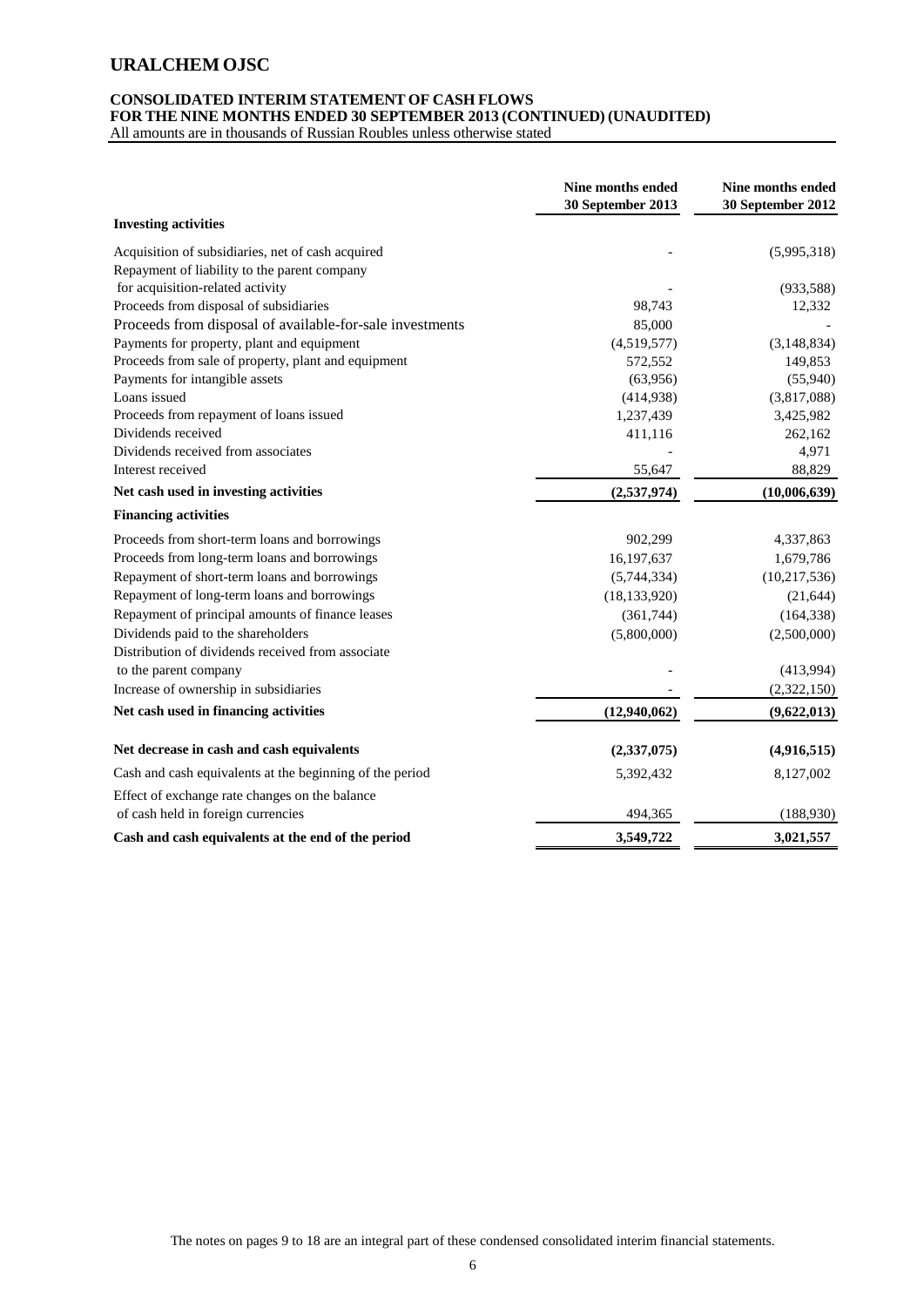### **CONSOLIDATED INTERIM STATEMENT OF CHANGES IN EQUITY FOR THE NINE MONTHS ENDED 30 SEPTEMBER 2013 (UNAUDITED)**

All amounts are in thousands of Russian Roubles unless otherwise stated

|                                                                   |              |                      | <b>Attributable to shareholders of the Company</b> |                                               |                                                          |                       |                                  |                       |
|-------------------------------------------------------------------|--------------|----------------------|----------------------------------------------------|-----------------------------------------------|----------------------------------------------------------|-----------------------|----------------------------------|-----------------------|
|                                                                   | <b>Notes</b> | <b>Share capital</b> | <b>Additional</b><br>paid-in capital               | Foreign<br>currency<br>translation<br>reserve | <b>Retained</b><br>earnings/<br>(Accumulated<br>deficit) | <b>Total</b>          | Non-<br>controlling<br>interests | <b>Total</b>          |
| <b>Balance as at 1 January 2012</b>                               |              | 2,000,000            | 1,928,451                                          | (82,074)                                      | 6,038,393                                                | 9,884,770             | 349,104                          | 10,233,874            |
| <b>Dividends</b>                                                  |              |                      |                                                    |                                               | (2,500,000)                                              | (2,500,000)           |                                  | (2,500,000)           |
| Profit for the period<br>Other comprehensive income               |              |                      |                                                    | 178,594                                       | 18,561,513                                               | 18,561,513<br>178,594 | 256,774                          | 18,818,287<br>178,594 |
| Total comprehensive income for the period                         |              |                      |                                                    | 178,594                                       | 18,561,513                                               | 18,740,107            | 256,774                          | 18,996,881            |
| Increase of ownership in subsidiaries                             |              |                      |                                                    |                                               | (1,004,059)                                              | (1,004,059)           | (271, 488)                       | (1, 275, 547)         |
| Balance as at 30 September 2012                                   |              | 2,000,000            | 1,928,451                                          | 96,520                                        | 21,095,847                                               | 25,120,818            | 334,390                          | 25,455,208            |
| <b>Balance as at 1 January 2013</b>                               |              | 2,000,000            | 1,928,451                                          | 175,198                                       | 19,016,591                                               | 23,120,240            | 325,901                          | 23,446,141            |
| <b>Dividends</b>                                                  | 12           |                      |                                                    |                                               | (1,600,000)                                              | (1,600,000)           |                                  | (1,600,000)           |
| Profit/(loss) for the period<br>Other comprehensive income/(loss) |              |                      |                                                    | 259,658                                       | 10,121,134<br>(40, 171)                                  | 10,121,134<br>219,487 | (38, 247)                        | 10,082,887<br>219,487 |
| Total comprehensive income/(loss)<br>for the period               |              |                      |                                                    | 259,658                                       | 10,080,963                                               | 10,340,621            | (38, 247)                        | 10,302,374            |
| Share-based payments                                              |              |                      | 99,161                                             |                                               |                                                          | 99,161                |                                  | 99,161                |
| Balance as at 30 September 2013                                   |              | 2,000,000            | 2,027,612                                          | 434,856                                       | 27,497,554                                               | 31,960,022            | 287,654                          | 32,247,676            |

The notes on pages 9 to 18 are an integral part of these condensed consolidated interim financial statements.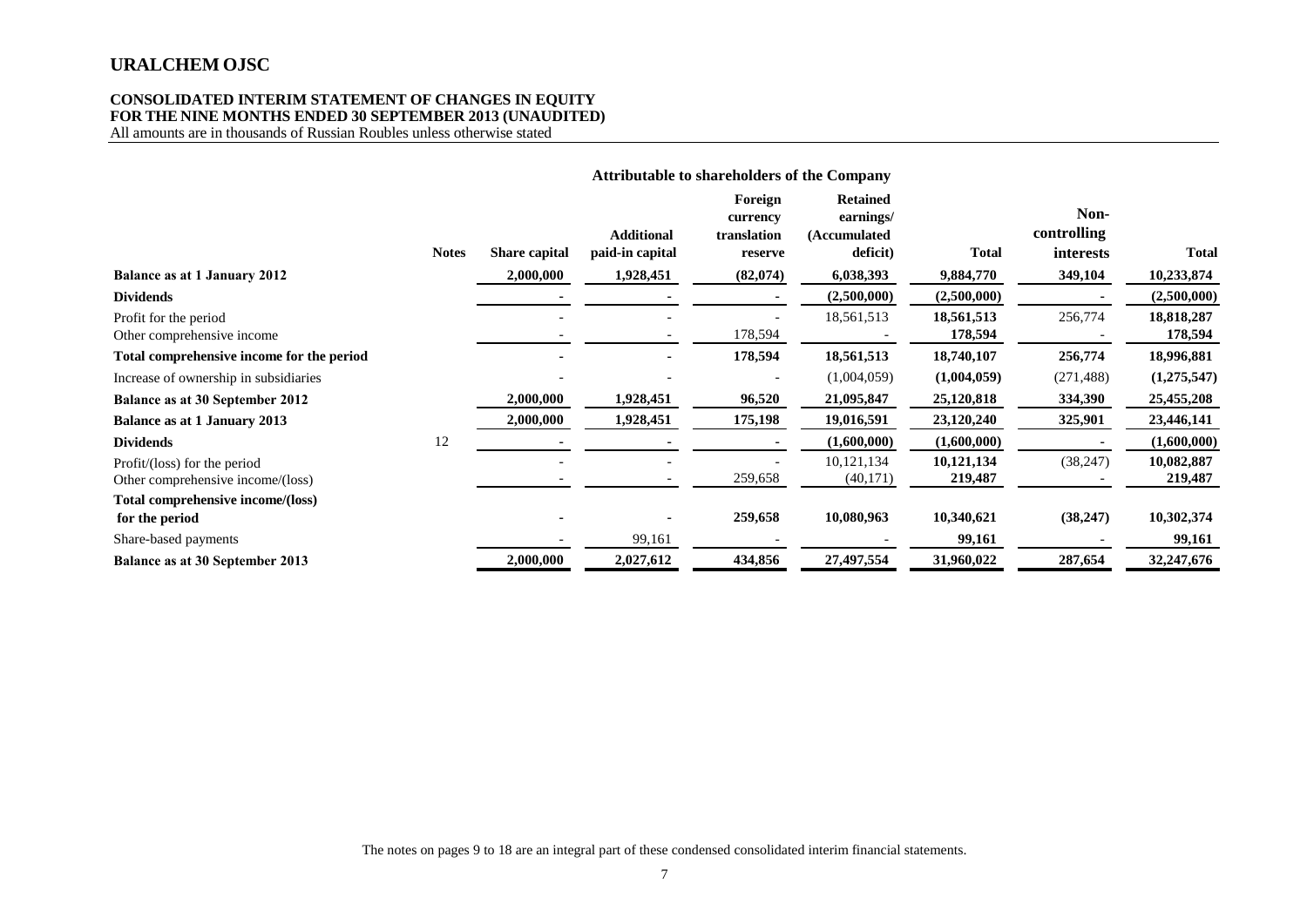### **SELECTIVE NOTES TO THE CONDENSED CONSOLIDATED INTERIM FINANCIAL STATEMENTS FOR THE NINE MONTHS ENDED 30 SEPTEMBER 2013 (UNAUDITED)**

All amounts are in thousands of Russian Roubles unless otherwise stated

#### **1. GENERAL INFORMATION**

#### **Organisation**

United Chemical Company "UralChem" ("the Company") is an open joint stock company which was incorporated in Moscow on 22 October 2007. As at 30 September 2013, the Company was 99.9999% owned by UralChem Holding P.L.C., incorporated in Cyprus. The remaining 0.0001% of the Company's shares was owned by CI – Chemical Invest Limited. The principal beneficial shareholder of the Company is Mr. Dmitry A. Mazepin. The Company's main office is located at Presnenskaya naberezhnaya, 10 block B., Moscow, Russia.

#### **Principal business activities**

The principal business activities of the Company and its subsidiaries ("the Group") are the production and distribution of mineral fertilisers. The main products of the Group are nitrogen based, phosphate based and complex fertilisers. The major production facilities of the Group are located in the Moscow, Perm and Kirov regions of the Russian Federation.

#### **2. BASIS OF PREPARATION**

The condensed consolidated interim financial statements of the Group have been prepared in accordance with International Accounting Standard ("IAS") 34 *Interim Financial Reporting*, as issued by the International Accounting Standards Board.

These condensed consolidated interim financial statements are unaudited and do not include all the information and disclosures required in the annual financial statements. The Group omitted disclosures which would substantially duplicate the information contained in its audited annual consolidated financial statements for 2012 prepared in accordance with International Financial Reporting Standards ("IFRS"), such as accounting policies and details of accounts which have not changed significantly in amount or composition. Management believes that the disclosures in these condensed consolidated interim financial statements are adequate to make the information presented not misleading if these financial statements are read in conjunction with the Group's annual consolidated financial statements for 2012 prepared in accordance with IFRS.

These condensed consolidated interim financial statements are prepared based on the accounting policies applied in the annual consolidated financial statements of the Group for the year ended 31 December 2012.

#### **Standards and Interpretations adopted with no material effect on the condensed consolidated interim financial statements**

IFRS 7 Financial Instruments (amendments) IFRS 10 Consolidated Financial Statements IFRS 11 Joint Arrangements IFRS 12 Disclosure of Interests in Other Entities IFRS 13 Fair Value Measurement IAS 1 Presentation of Financial Statements (amendments) IAS 16 Property, Plant and Equipment (amendments) IAS 19 Employee benefits (revised) IAS 27 Consolidated and Separate Financial Statements IAS 28 Investments in Associates IAS 32 Financial Instruments (amendments relating to presentation of tax effect of equity distributions)

In preparing these condensed consolidated interim financial statements, the significant judgements made by management in applying the Group's accounting policies and the key sources of estimation uncertainty were consistent with those that applied to the Group's annual consolidated financial statements for the year ended 31 December 2012 prepared in accordance with IFRS.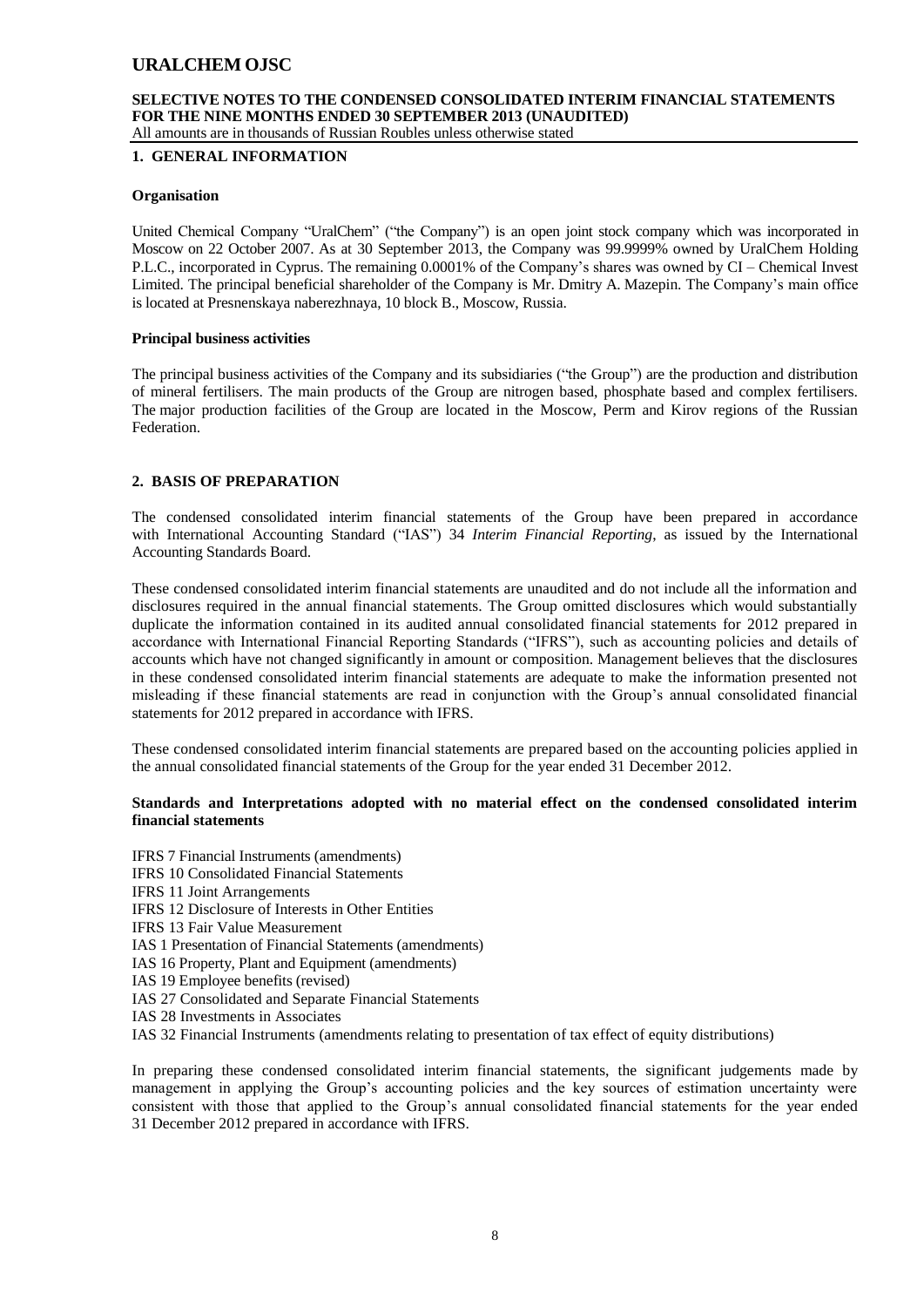**SELECTIVE NOTES TO THE CONDENSED CONSOLIDATED INTERIM FINANCIAL STATEMENTS FOR THE NINE MONTHS ENDED 30 SEPTEMBER 2013 (UNAUDITED)**

All amounts are in thousands of Russian Roubles unless otherwise stated

#### **3. CHANGE IN COMPOSITION OF THE GROUP**

#### *Disposal of subsidiary in 2013*

During the nine months ended 30 September 2013 the Group sold 100% interest in LLC Upravleniye Avtomobilnogo Transporta LLC for a total cash consideration of RUR 150,000 thousand. The amount of cash disposed of equaled to RUR 51,257 thousand. Net assets of the subsidiary at the date of disposal amounted to RUR 114,926 thousand. As a result of this disposal, the Group recognized gain of RUR 35,074 thousand, which was included in other operating income in the condensed consolidated interim income statement.

#### *Acquisition of a controlling interest in Mineral Fertilisers OJSC ("PMF") in 2012*

On 19 January 2012, the Group acquired an additional 41.2% of PMF's shares for cash consideration of RUR 7,762,894 thousand, increasing its ownership in PMF to 87.7%. As at 31 December 2011, the original 46.5% investment in PMF was recorded as an investment in associate in the amount of RUR 2,486,641 thousand. Upon obtaining control over PMF a gain from change in fair value of previously held interest was recognised in the condensed consolidated interim income statement in the amount of RUR 4,940,755 thousand, being the difference between the acquisition date fair value of the previously held equity interest in PMF and the previous carrying amount accounted for under IAS 28, Investments in Associates.

During the nine months ended 30 September 2012 the Group acquired, through a number of transactions with noncontrolling shareholders, an additional 11.2% of PMF's shares for a total cash consideration of RUR 2,108,473 thousand, increasing its ownership to 98.9%. As a result of these transactions, the Group recognised a decrease in net assets attributable to non-controlling interests in the amount of RUR 1,189,349 thousand. The excess of the consideration paid over the Group's share in net assets acquired of RUR 919,124 thousand was recognised directly in the statement of changes in equity as a decrease in retained earnings. The Group acquired the remaining interest of 1.1% in PMF in September 2012.

#### **4. SEGMENT INFORMATION**

Segment information provided to the chief operating decision maker for the reportable segments for the nine months ended 30 September 2013 was as follows:

| Nine months ended 30 September 2013 | <b>Nitrogen</b><br>fertilisers | Phosphate<br>fertilisers | <b>Total</b> |
|-------------------------------------|--------------------------------|--------------------------|--------------|
| Revenue from external customers     | 45,695,725                     | 8,512,485                | 54,208,210   |
| Inter-segment revenue               | 1,207,333                      | 34,553                   | 1,241,886    |
| <b>Total segment revenue</b>        | 46,903,058                     | 8,547,038                | 55,450,096   |
| <b>OIBDA</b>                        | 19,245,927                     | 382,166                  | 19,628,093   |
| Profit/(loss) for the period        | 13,544,096                     | (62, 533)                | 13,481,563   |
| Nine months ended 30 September 2012 | <b>Nitrogen</b><br>fertilisers | Phosphate<br>fertilisers | <b>Total</b> |
| Revenue from external customers     | 45,080,332                     | 8,845,540                | 53,925,872   |
| Inter-segment revenue               | 1,130,620                      | 50,031                   | 1,180,651    |
| <b>Total segment revenue</b>        | 46,210,952                     | 8,895,571                | 55,106,523   |
| <b>OIBDA</b>                        | 19,940,608                     | 1,028,708                | 20,969,316   |
| Profit for the period               | 15,987,682                     | 482,108                  | 16,469,790   |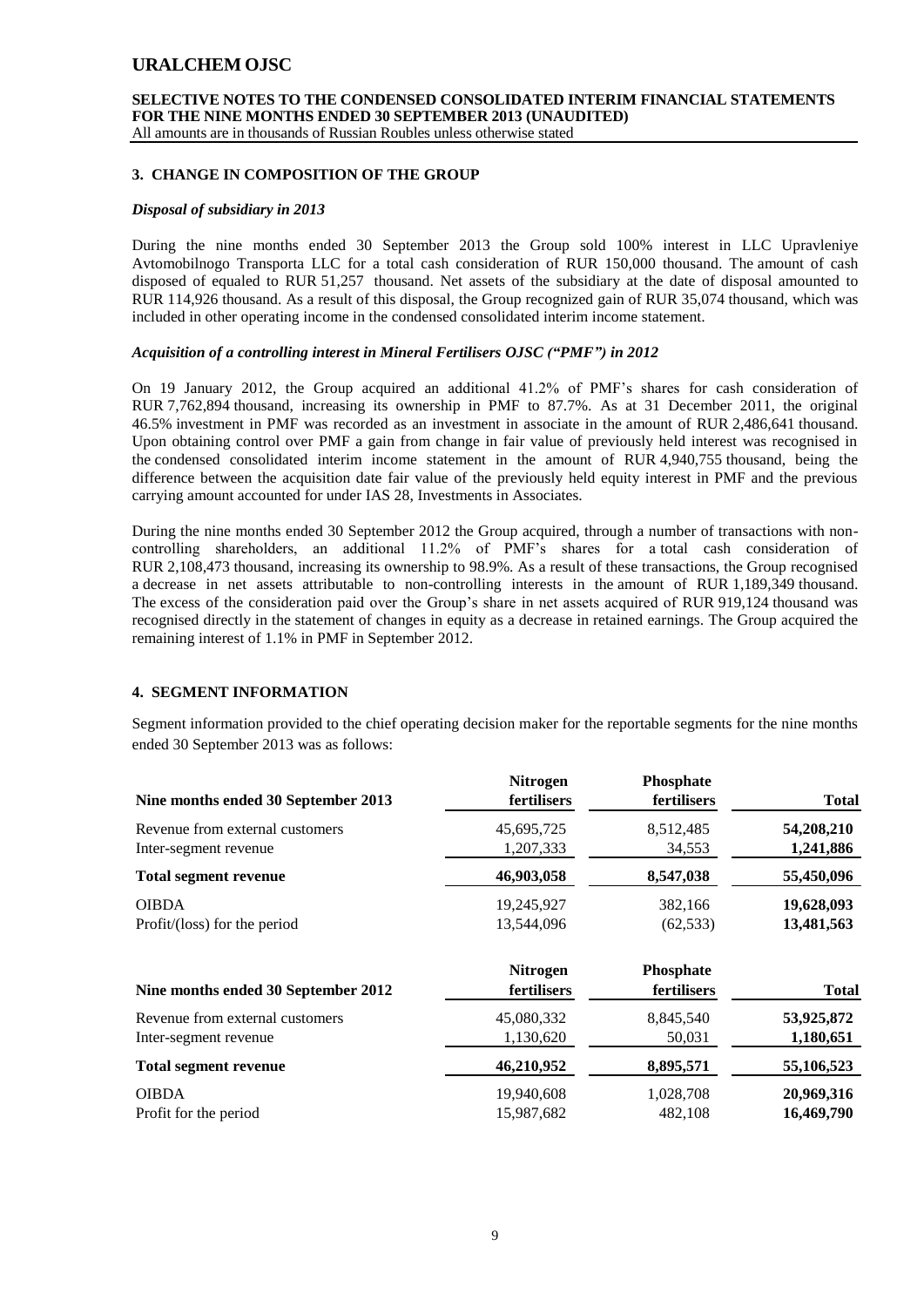#### **SELECTIVE NOTES TO THE CONDENSED CONSOLIDATED INTERIM FINANCIAL STATEMENTS FOR THE NINE MONTHS ENDED 30 SEPTEMBER 2013 (UNAUDITED)** All amounts are in thousands of Russian Roubles unless otherwise stated

The total reportable segment OIBDA and segment profit for the period are reconciled to consolidated profit as follows:

| Nine months ended 30 September 2013       | Nitrogen<br>fertilisers | Phosphate<br>fertilisers | <b>Total</b> |
|-------------------------------------------|-------------------------|--------------------------|--------------|
| Segment OIBDA                             | 19,245,927              | 382,166                  | 19,628,093   |
| Segment amortisation and depreciation     | (2,137,186)             | (440, 155)               | (2,577,341)  |
| Segment income tax                        | (2,571,084)             | 77,539                   | (2,493,545)  |
| Segment expense from financing activities | (993, 561)              | (82,083)                 | (1,075,644)  |
| Segment profit/(loss) for the period      | 13,544,096              | (62, 533)                | 13,481,563   |
| <b>Unallocated activities</b>             |                         |                          |              |
| Depreciation and amortisation             |                         |                          | (112,782)    |
| Corporate overheads                       |                         |                          | (1,910,270)  |
| Other expenses                            |                         |                          | (2,176,035)  |
| Interest income                           |                         |                          | 504,339      |
| Interest expense                          |                         |                          | (1,212,304)  |
| Share of profit of associates             |                         |                          | 17,937       |
| Foreign exchange loss                     |                         |                          |              |
| from financing activities                 |                         |                          | (1,122,556)  |
| Inter-segment operations, net             |                         |                          | 1,863,696    |
| Unallocated income tax                    |                         |                          | 749,299      |
| Group profit for the period               |                         |                          | 10,082,887   |

| Nine months ended 30 September 2012       | <b>Nitrogen</b><br>fertilisers | Phosphate<br>fertilisers | <b>Total</b> |
|-------------------------------------------|--------------------------------|--------------------------|--------------|
| Segment OIBDA                             | 19,940,608                     | 1,028,708                | 20,969,316   |
| Segment amortisation and depreciation     | (1,978,098)                    | (375, 833)               | (2,353,931)  |
| Segment income tax                        | (1,821,120)                    | (149, 468)               | (1,970,588)  |
| Segment expense from financing activities | (153,708)                      | (21,299)                 | (175,007)    |
| Segment profit for the period             | 15,987,682                     | 482,108                  | 16,469,790   |
| <b>Unallocated activities</b>             |                                |                          |              |
| Depreciation and amortisation             |                                |                          | (101, 735)   |
| Corporate overheads                       |                                |                          | (1,084,860)  |
| Other expenses                            |                                |                          | (1,465,374)  |
| Interest income                           |                                |                          | 300,156      |
| Interest expense                          |                                |                          | (1,362,152)  |
| Gain from change in fair value            |                                |                          |              |
| of previously held interest               |                                |                          | 4,940,755    |
| Share of profit of associates             |                                |                          | 12,248       |
| Foreign exchange gain                     |                                |                          |              |
| from financing activities                 |                                |                          | 846,748      |
| Inter-segment operations, net             |                                |                          | 1,270,041    |
| Unallocated income tax                    |                                |                          | (1,007,330)  |
| Group profit for the period               |                                |                          | 18,818,287   |

The revenue from external parties reported to the chief operating decision maker is measured in a manner consistent with that in the income statement.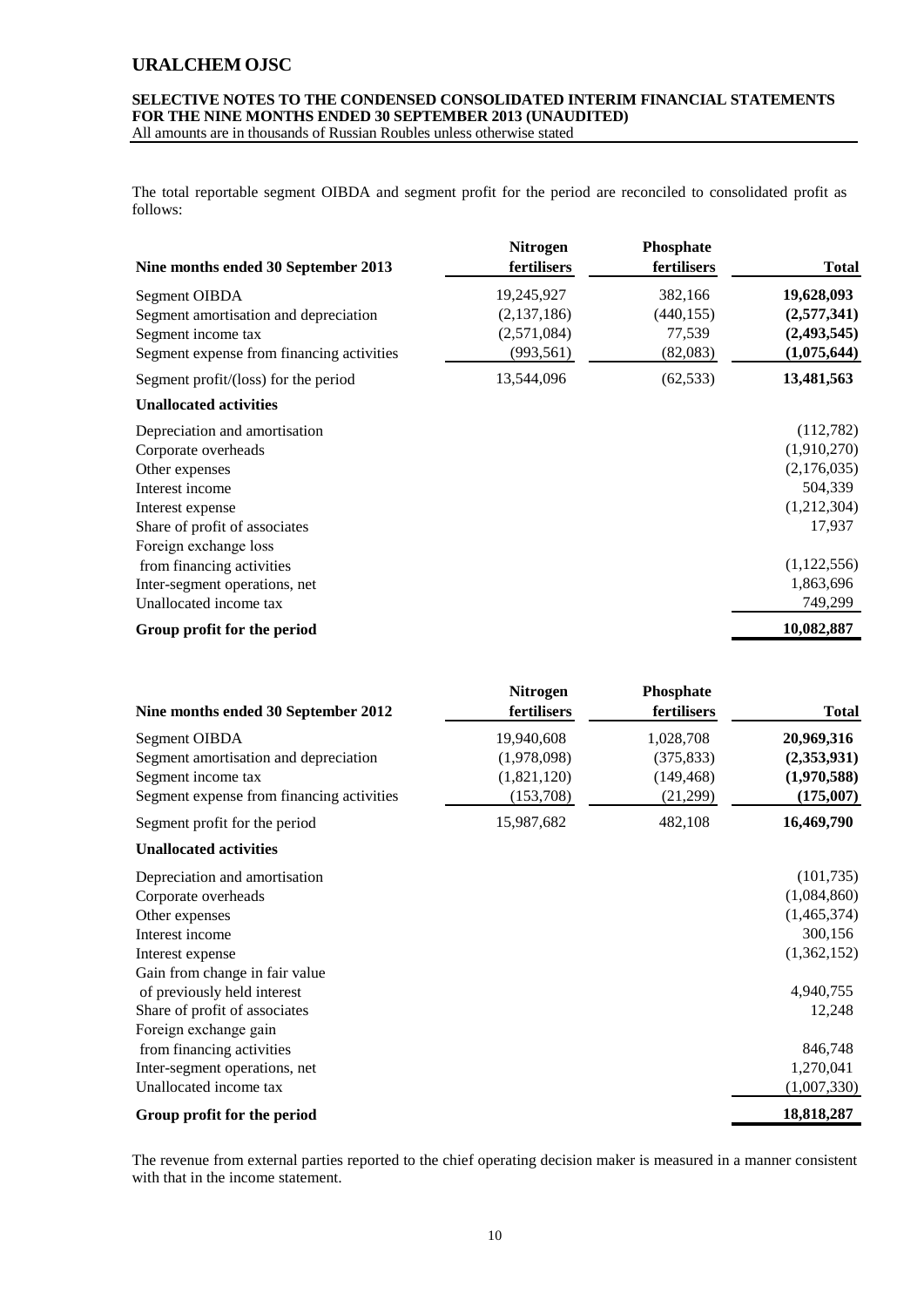### **SELECTIVE NOTES TO THE CONDENSED CONSOLIDATED INTERIM FINANCIAL STATEMENTS FOR THE NINE MONTHS ENDED 30 SEPTEMBER 2013 (UNAUDITED)**

All amounts are in thousands of Russian Roubles unless otherwise stated

Total reportable segment assets are as follows:

|                       | <b>Nitrogen</b>    | <b>Phosphate</b>   |              |
|-----------------------|--------------------|--------------------|--------------|
| Total segment assets: | <b>fertilisers</b> | <b>fertilisers</b> | <b>Total</b> |
| 30 September 2013     | 45, 105, 274       | 7,827,855          | 52,933,129   |
| 31 December 2012      | 46.297.703         | 8,538,999          | 54,836,702   |

### **5. SALES OF GOODS**

|                                         |              |               | <b>Russian</b> | <b>Other CIS</b> |
|-----------------------------------------|--------------|---------------|----------------|------------------|
| Nine months ended 30 September 2013     | <b>Total</b> | <b>Export</b> | Federation     | countries        |
| <b>Mineral fertilisers</b>              |              |               |                |                  |
| Nitrogen based fertilisers              | 30,023,076   | 22,809,956    | 5,995,879      | 1,217,241        |
| Complex fertilisers                     | 6,358,470    | 3,991,999     | 1,458,712      | 907,759          |
| Phosphate based fertilisers             | 5,751,958    | 3,105,006     | 873,957        | 1,772,995        |
| Ammonia                                 | 8,220,144    | 6,616,388     | 1,468,232      | 135,524          |
| <b>Explosive grade ammonium nitrate</b> | 1,897,880    | 91,129        | 1,454,414      | 352,337          |
| <b>Inorganic acids</b>                  | 719,242      |               | 719,242        |                  |
| Other chemical products                 | 1,237,440    | 274,458       | 929,007        | 33,975           |
| <b>Total</b>                            | 54,208,210   | 36,888,936    | 12,899,443     | 4,419,831        |
| Nine months ended 30 September 2012     |              |               |                |                  |
| <b>Mineral fertilisers</b>              |              |               |                |                  |
| Nitrogen based fertilisers              | 29,763,935   | 22,610,713    | 5,650,966      | 1,502,256        |
| Complex fertilisers                     | 6,325,772    | 4,150,390     | 1,398,933      | 776,449          |
| Phosphate based fertilisers             | 6,120,461    | 3,315,603     | 968,859        | 1,835,999        |
| Ammonia                                 | 7,855,115    | 6,472,123     | 1,262,514      | 120,478          |
| <b>Explosive grade ammonium nitrate</b> | 1,938,043    | 212,933       | 1,476,575      | 248,535          |
| <b>Inorganic acids</b>                  | 731,461      |               | 727,228        | 4,233            |
| Other chemical products                 | 1,191,085    | 243,958       | 929,230        | 17,897           |
| <b>Total</b>                            | 53,925,872   | 37,005,720    | 12,414,305     | 4,505,847        |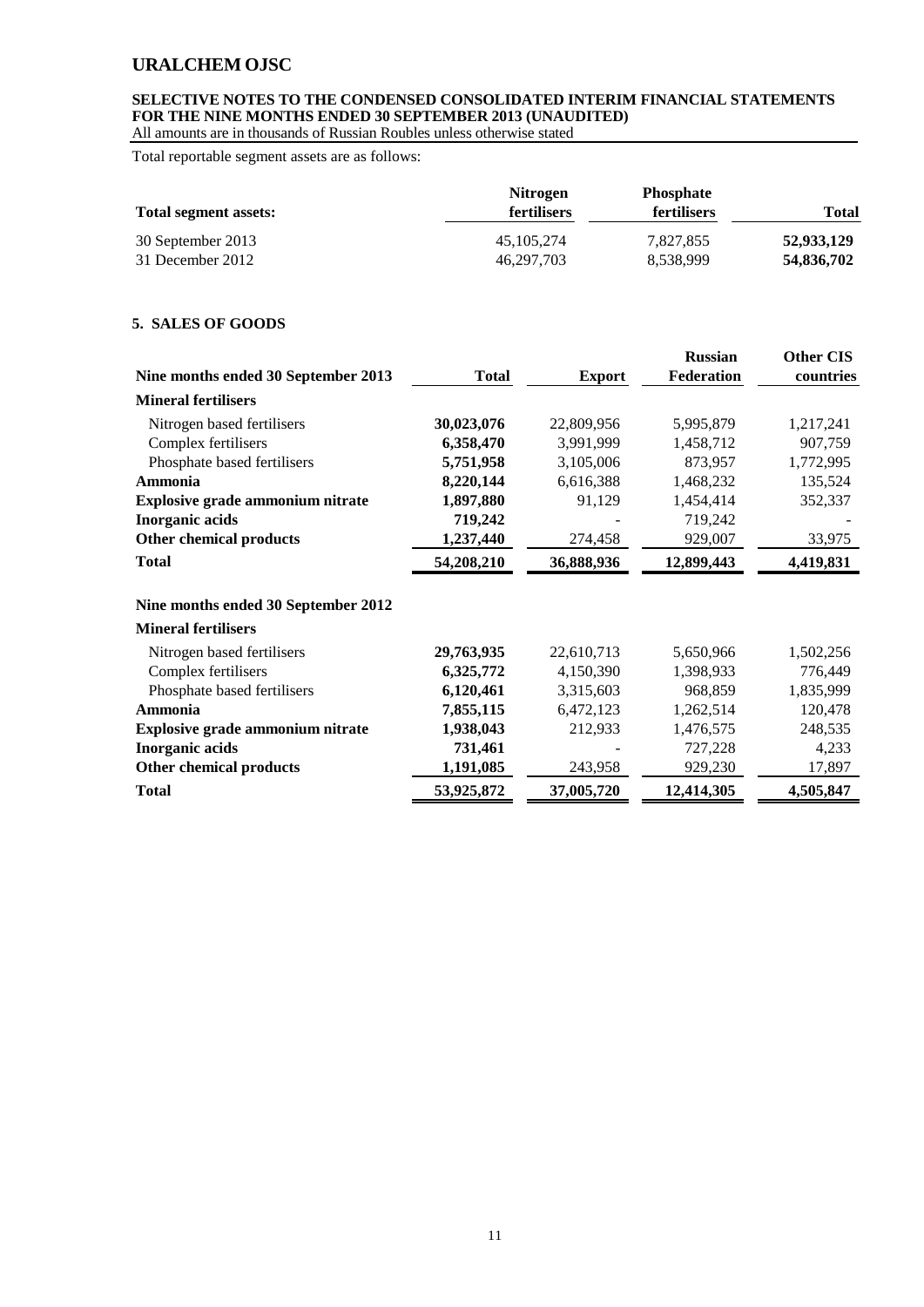### **SELECTIVE NOTES TO THE CONDENSED CONSOLIDATED INTERIM FINANCIAL STATEMENTS FOR THE NINE MONTHS ENDED 30 SEPTEMBER 2013 (UNAUDITED)**

All amounts are in thousands of Russian Roubles unless otherwise stated

| Three months ended 30 September 2013    | <b>Total</b> | <b>Export</b> | <b>Russian</b><br>Federation | <b>Other CIS</b><br>countries |
|-----------------------------------------|--------------|---------------|------------------------------|-------------------------------|
| <b>Mineral fertilisers</b>              |              |               |                              |                               |
| Nitrogen based fertilisers              | 8,631,900    | 7,009,486     | 1,408,323                    | 214,091                       |
| Complex fertilisers                     | 1,939,994    | 1,070,943     | 707,637                      | 161,414                       |
| Phosphate based fertilisers             | 1,621,815    | 788,216       | 206,090                      | 627,509                       |
| Ammonia                                 | 2,132,562    | 1,801,562     | 277,089                      | 53,911                        |
| <b>Explosive grade ammonium nitrate</b> | 578,475      | 7,201         | 443,870                      | 127,404                       |
| <b>Inorganic acids</b>                  | 219,599      |               | 219,599                      |                               |
| <b>Other chemical products</b>          | 385,389      | 60,062        | 309,902                      | 15,425                        |
| <b>Total</b>                            | 15,509,734   | 10,737,470    | 3,572,510                    | 1,199,754                     |
| Three months ended 30 September 2012    |              |               |                              |                               |
| <b>Mineral fertilisers</b>              |              |               |                              |                               |
| Nitrogen based fertilisers              | 8,789,312    | 7,623,319     | 986,206                      | 179,787                       |
| Complex fertilisers                     | 2,345,671    | 1,326,930     | 816,973                      | 201,768                       |
| Phosphate based fertilisers             | 1,243,249    | 525,730       | 253,666                      | 463,853                       |

| <b>Total</b>                     | 16,585,391 | 12,284,133             | 3,356,562 | 944,696 |
|----------------------------------|------------|------------------------|-----------|---------|
| Other chemical products          | 395,695    | 59.162                 | 330.043   | 6,490   |
| Inorganic acids                  | 260,162    |                        | 260.162   |         |
| Explosive grade ammonium nitrate | 622,099    | 80.986                 | 448,315   | 92,798  |
| Ammonia                          | 2,929,203  | 2,668,006              | 261,197   |         |
| r hosphale based ferunsers       | 1,243,249  | <i><b>JZJ, IJU</b></i> | 295.000   | 403,033 |

### **6. COST OF SALES**

|                                          |            | Nine months<br>ended 30 September |           | Three months<br>ended 30 September |
|------------------------------------------|------------|-----------------------------------|-----------|------------------------------------|
|                                          | 2013       | 2012                              | 2013      | 2012                               |
| Raw materials, including:                |            |                                   |           |                                    |
| Natural gas                              | 9,114,722  | 7,970,656                         | 3,067,379 | 2,544,565                          |
| Apatite                                  | 3,417,268  | 3,445,299                         | 927,669   | 1,152,314                          |
| Potassium chloride                       | 940,621    | 1,099,774                         | 302,415   | 462,244                            |
| Sulphur                                  | 536,981    | 543,668                           | 181,720   | 174,171                            |
| Other raw materials                      | 1,659,738  | 1,509,065                         | 706,216   | 557,542                            |
| Energy and utilities                     | 4,032,759  | 3,295,209                         | 1,650,459 | 1,217,329                          |
| Wages and salaries                       | 2,977,109  | 2,674,532                         | 1,054,266 | 879,435                            |
| Depreciation                             | 1,880,605  | 1,842,504                         | 568,388   | 651,098                            |
| Repairs and maintenance                  | 179,763    | 179,701                           | 92,853    | 70,561                             |
| Decrease/(increase) in inventory balance | 682,266    | 553,957                           | 342,555   | (110, 501)                         |
| Other                                    | 986,971    | 575,054                           | 562,440   | 223,065                            |
| Total                                    | 26,408,803 | 23,689,419                        | 9,456,360 | 7,821,823                          |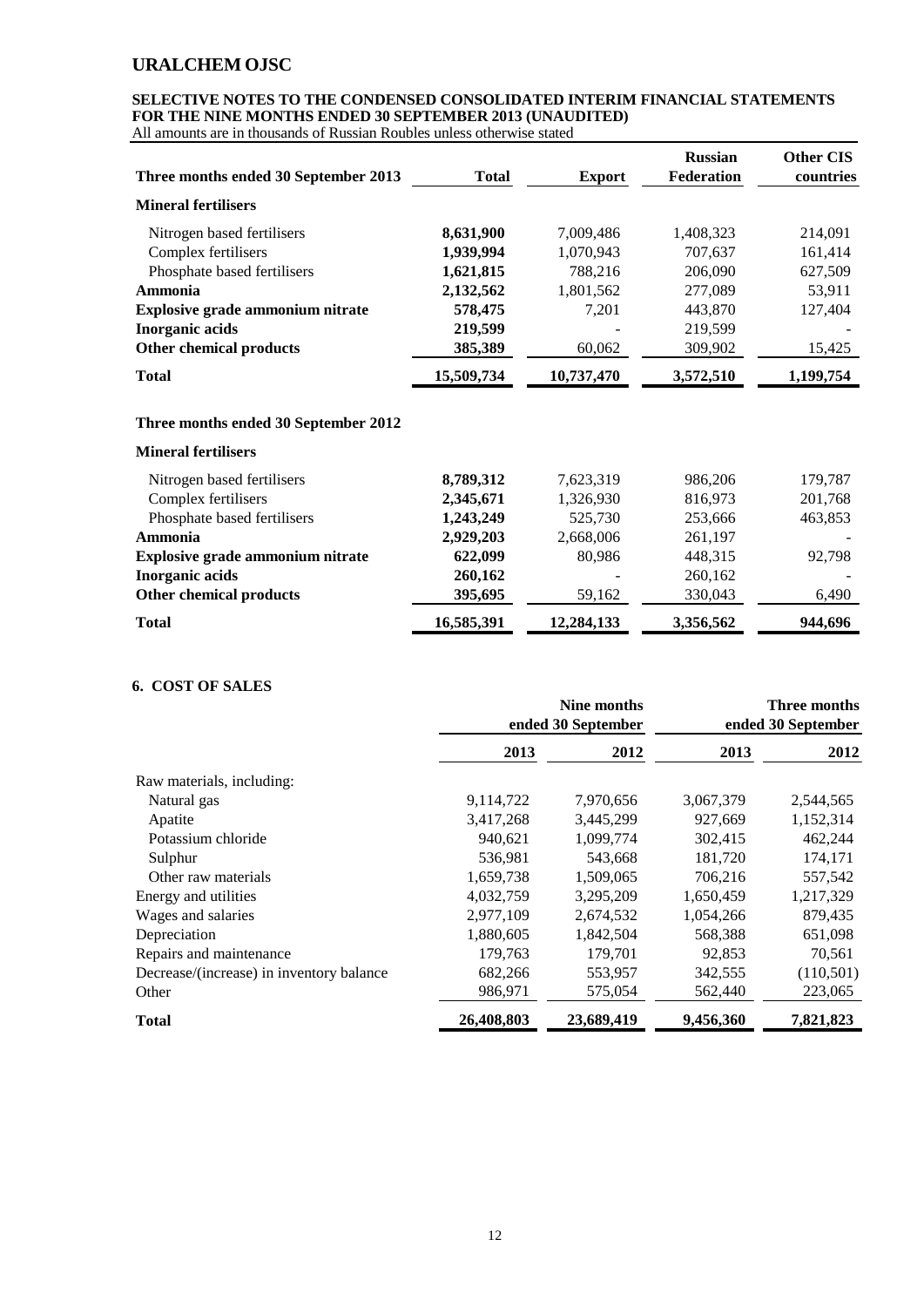### **SELECTIVE NOTES TO THE CONDENSED CONSOLIDATED INTERIM FINANCIAL STATEMENTS FOR THE NINE MONTHS ENDED 30 SEPTEMBER 2013 (UNAUDITED)**

All amounts are in thousands of Russian Roubles unless otherwise stated

#### **7. SELLING AND DISTRIBUTION EXPENSES**

|                               |            | Nine months<br>ended 30 September |           | Three months<br>ended 30 September |
|-------------------------------|------------|-----------------------------------|-----------|------------------------------------|
|                               | 2013       | 2012                              | 2013      | 2012                               |
| Transportation, including:    |            |                                   |           |                                    |
| Railway tariff                | 5,117,355  | 4,817,680                         | 1,543,445 | 1,385,056                          |
| Freight and transshipment     | 3,668,610  | 3,416,299                         | 1,217,923 | 1,205,729                          |
| Rail cars rent expenses       | 795,580    | 993,432                           | 166,365   | 353,421                            |
| Other transportation expenses | 391,673    | 337,720                           | 84.197    | 114,013                            |
| Wages and salaries            | 895,571    | 637.824                           | 380,546   | 229,747                            |
| Depreciation                  | 411,715    | 351,653                           | 154,258   | 109,917                            |
| Advertising and marketing     | 208,510    | 214,449                           | 50,524    | 78,934                             |
| Customs clearance charges     | 10,160     | 48,737                            | 2,787     | 5,464                              |
| Other                         | 765,610    | 555,384                           | 263,328   | 133,966                            |
| <b>Total</b>                  | 12,264,784 | 11,373,178                        | 3,863,373 | 3,616,247                          |

### **8. GENERAL AND ADMINISTRATIVE EXPENSES**

|                                      |           | Nine months<br>ended 30 September |           | Three months<br>ended 30 September |
|--------------------------------------|-----------|-----------------------------------|-----------|------------------------------------|
|                                      | 2013      | 2012                              | 2013      | 2012                               |
| Wages and salaries                   | 1,972,750 | 1,765,064                         | 539,895   | 588,923                            |
| Depreciation                         | 316,763   | 207.165                           | 132,616   | 70,452                             |
| Audit, legal and consulting services | 181,693   | 161,442                           | 38,553    | 33,824                             |
| Security                             | 136,273   | 83,603                            | 72,958    | 27,221                             |
| Rent                                 | 98,205    | 82,623                            | 38,240    | 31,572                             |
| Bank charges                         | 42.117    | 47,855                            | 35,824    | 9,732                              |
| Fines and penalties                  | 19,346    | 59.364                            | 6,525     | 5,949                              |
| Other                                | 658,341   | 684,699                           | 199,490   | 305,083                            |
| <b>Total</b>                         | 3,425,488 | 3,091,815                         | 1,064,101 | 1,072,756                          |

### **9. PROPERTY, PLANT AND EQUIPMENT**

#### **Acquisitions and disposals**

During the nine months ended 30 September 2013, the Group acquired property, plant and equipment with a cost of RUR 3,412,318 thousand (nine months ended 30 September 2012: RUR 5,480,402 thousand) including machinery, equipment and transport leased under a number of finance lease agreements for the amount of 1,113,262 thousand (nine months ended 30 September 2012: 0). The acquisition under a finance lease agreements represents a non-cash investing and financing activity which is not reflected in the condensed consolidated statement of cash flows.

As at 30 September 2013, property, plant and equipment included advances paid for acquisition of the property, plant and equipment in the amount of RUR 499,242 thousand (31 December 2012: RUR 624,934 thousand).

The Group also disposed of certain of its machinery and tools with a carrying amount of RUR 508,634 thousand (nine months ended 30 September 2012: RUR 183,381 thousand).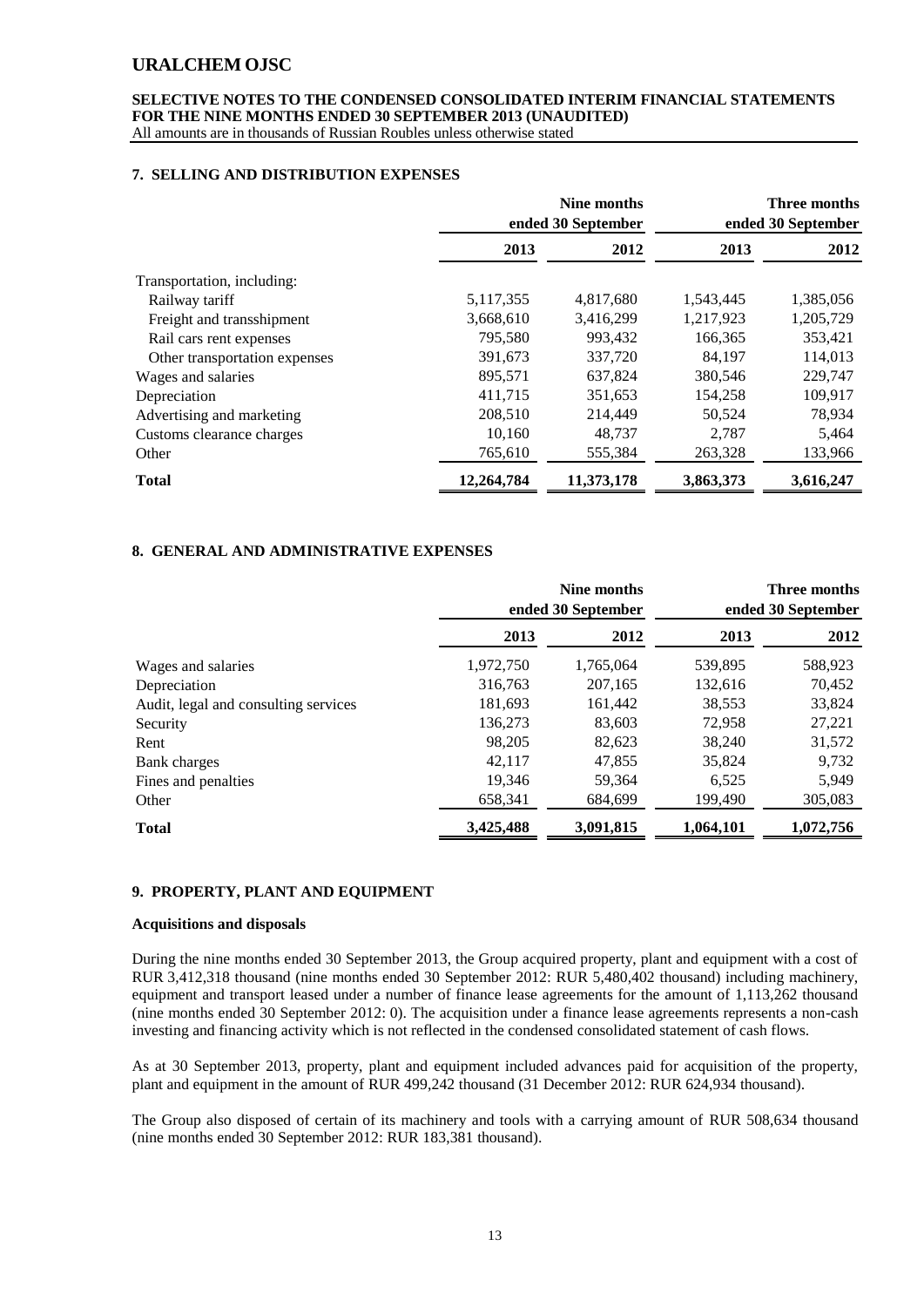### **SELECTIVE NOTES TO THE CONDENSED CONSOLIDATED INTERIM FINANCIAL STATEMENTS FOR THE NINE MONTHS ENDED 30 SEPTEMBER 2013 (UNAUDITED)**

All amounts are in thousands of Russian Roubles unless otherwise stated

#### **Assets pledged as collateral**

As at 30 September 2013, the carrying value of property, plant and equipment pledged to secure loans and borrowings granted to the Group in the amount of RUR 2,900,372 thousand (31 December 2012: RUR 1,730,335 thousand)

#### **10. INVENTORIES**

|                                                                   | 30 September 2013 | 31 December 2012 |
|-------------------------------------------------------------------|-------------------|------------------|
| Inventories expected to be recovered after<br>twelve months       |                   |                  |
| Catalytic agents                                                  | 1,012,363         | 909,535          |
| Other inventories                                                 | 137,314           | 203,692          |
|                                                                   | 1,149,677         | 1,113,227        |
| Inventories expected to be recovered in<br>the next twelve months |                   |                  |
| Raw materials, net of allowance for obsolescence                  | 2,158,342         | 1,941,320        |
| Finished goods                                                    | 1,765,660         | 2,171,188        |
| Work in-progress                                                  | 256,951           | 227,934          |
| Goods for resale                                                  | 14,414            | 16,424           |
|                                                                   | 4,195,367         | 4,356,866        |
| <b>Total</b>                                                      | 5,345,044         | 5,470,093        |

During the nine months ended 30 September 2013, the Group recognised a write down of RUR 43,362 thousand to reduce the carrying value of inventories to net realisable value (the year ended 31 December 2012: RUR 40,281 thousand).

At 30 September 2013, raw materials were presented net of an allowance for obsolescence of RUR 98,309 thousand (31 December 2012: RUR 102,958 thousand). During the nine months ended 30 September 2013, the Group recognised RUR 6,427 thousand (nine months ended 30 September 2012: RUR 9,758 thousand) and released RUR 11,076 thousand (nine months ended 30 September 2012: RUR 37,871 thousand) of allowance for obsolescence of raw materials.

### **11. LOANS AND BORROWINGS**

|                                                                                             | 30 September 2013 | 31 December 2012 |
|---------------------------------------------------------------------------------------------|-------------------|------------------|
| Loans denominated in USD                                                                    | 15,576,056        | 21,385,685       |
| Loans denominated in EUR                                                                    | 8,688,293         | 7,667,225        |
| Loans denominated in RUR                                                                    | 3,321             | 3,820            |
| <b>Total</b>                                                                                | 24, 267, 670      | 29,056,730       |
| Less: current portion repayable within twelve<br>months and shown under current liabilities | (5,009,209)       | (3,235,917)      |
| Long-term portion of loans and borrowings                                                   | 19,258,461        | 25,820,813       |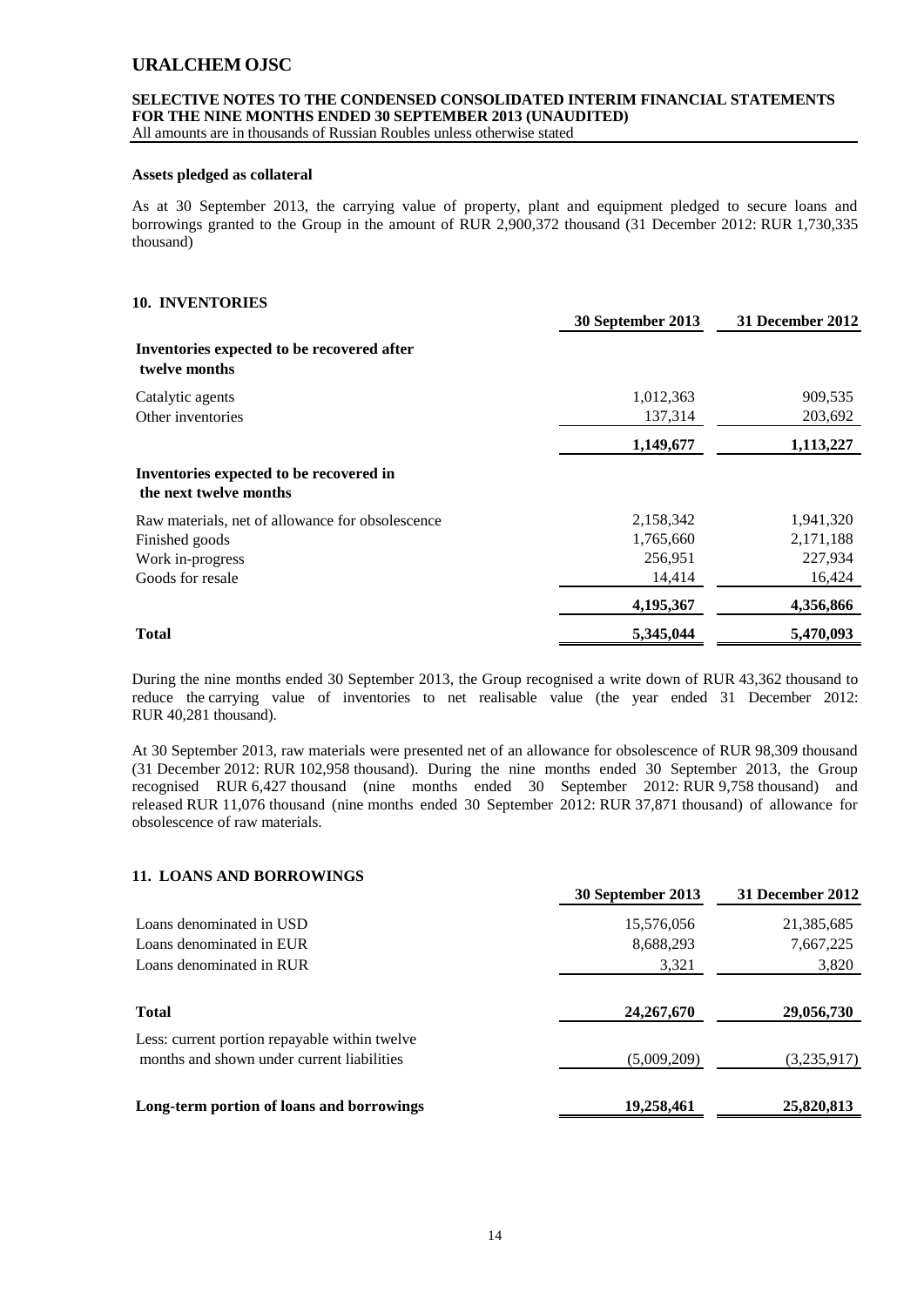# **SELECTIVE NOTES TO THE CONDENSED CONSOLIDATED INTERIM FINANCIAL STATEMENTS FOR THE NINE MONTHS ENDED 30 SEPTEMBER 2013 (UNAUDITED)**

All amounts are in thousands of Russian Roubles unless otherwise stated

#### **Loans denominated in USD**

The loans denominated in USD had a weighted average annual interest rate 4.6% during the nine months ended 30 September 2013 (during the nine months ended 30 September 2012: 5.2%) and included the following borrowings:

- RUR 11,711,791 thousand (31 December 2012: RUR 458,309 thousand) at a fixed rate varying from 3.0% to 6.0% (31 December 2012: from 6.0% to 9.0%) per annum; and
- RUR 3,864,265 thousand (31 December 2012: RUR 20,927,376 thousand) at floating rates linked to Libor of 4.2% (31 December 2012: from 4.3% to 5.3%) per annum.

In July 2013 the Group reached an agreement with Sberbank to commence repayment of the part of the loan in the amount of RUR 9,056,628 thousand in October 2015, rather than October 2013. In addition annual interest rate on this borrowing was decreased from a floating interest rate linked to Libor  $3m + 4.31\%$  to a fixed annual interest rate of 4.25%. The commission for loan restructuring amounted to RUR 53,116 thousand.

#### **Loans denominated in EUR**

The loans denominated in EUR consist of loans of RUR 8,688,293 thousand (31 December 2012: RUR 7,549,040 thousand) at floating interest rates linked to Euribor 1m and 3m varying from 3.6% to 3.6% (31 December 2012: from 3.7% to 4.4%) .As at 30 September 2013, EUR-denominated loans in the amount of RUR 1,868,718 thousand were secured by certain fixed assets (refer to Note 9).

Total loans and borrowings were repayable as follows:

|                                                      | 30 September 2013 | 31 December 2012 |
|------------------------------------------------------|-------------------|------------------|
| Due within three months                              | 574,232           | 170,554          |
| Due from three to six months                         | 441.631           | 386,002          |
| Due from six to twelve months                        | 3,993,346         | 2,679,361        |
| Total current portion repayable within twelve months | 5,009,209         | 3,235,917        |
| Due in the second year                               | 5,326,290         | 9,941,653        |
| Due in the third year                                | 10.686.681        | 7.007.451        |
| Due in the fourth year                               | 1.784.044         | 6,890,547        |
| Due in the fifth year                                | 599,286           | 1,580,374        |
| Due thereafter                                       | 862,160           | 400,788          |
| Total long-term portion of loans and borrowings      | 19,258,461        | 25,820,813       |

The Group's bank loans are subject to the restrictive covenants, including but not limited to:

- negative pledge for shares and property pledges;
- limits for material sale of assets and payment of dividends;
- set-up limits for the amount of cash collections of certain Group subsidiaries that have to be transferred to the accounts at defined banks;
- set-up limits for the annualised "debt and net debt/EBITDA" ratio and other financial covenants.

All loan agreements have acceleration clauses, allowing the creditors to request early repayment of outstanding amounts in the event of non-compliance with these covenants.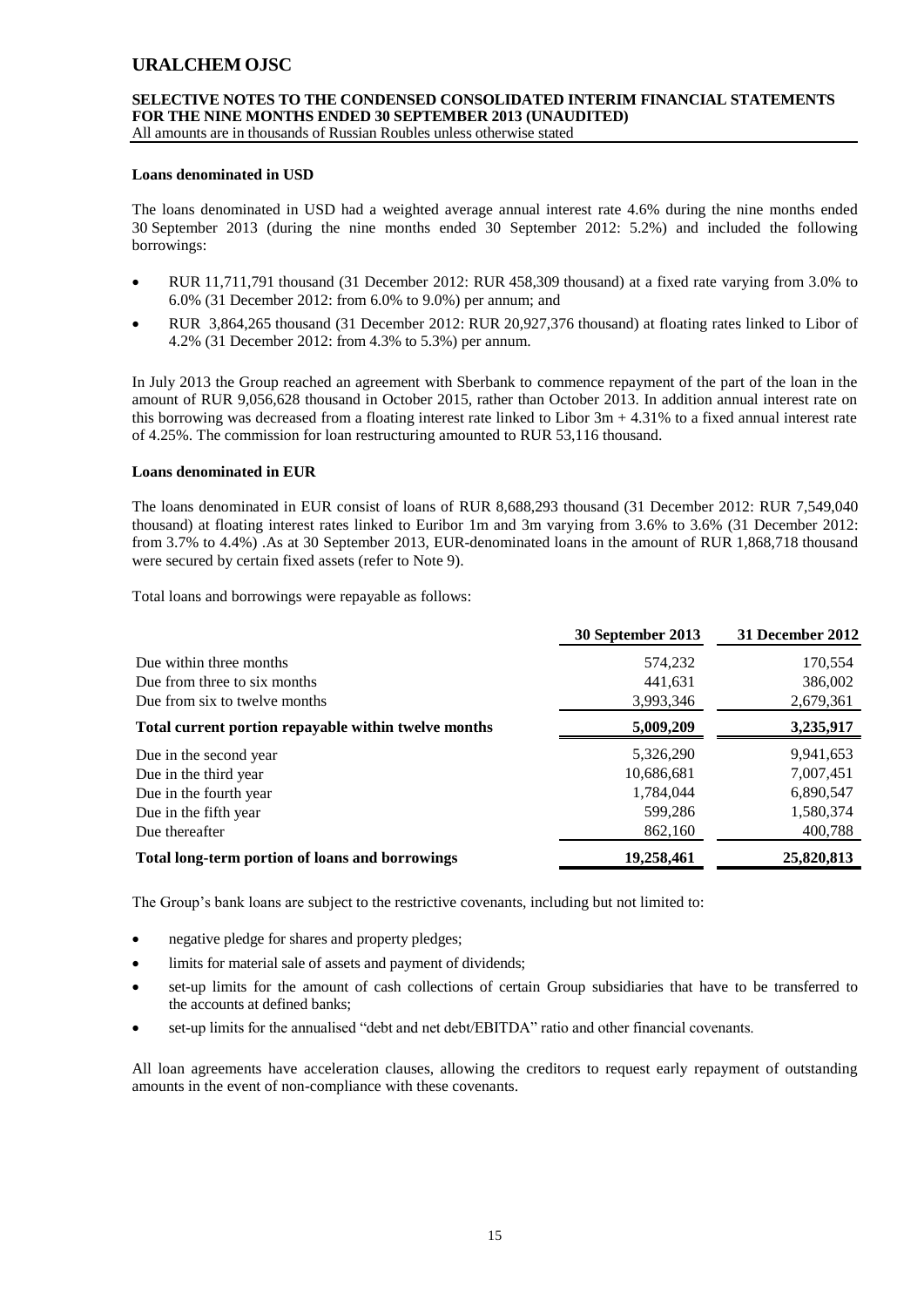### **SELECTIVE NOTES TO THE CONDENSED CONSOLIDATED INTERIM FINANCIAL STATEMENTS FOR THE NINE MONTHS ENDED 30 SEPTEMBER 2013 (UNAUDITED)**

All amounts are in thousands of Russian Roubles unless otherwise stated

### **12. RELATED PARTIES TRANSACTIONS AND OUTSTANDING BALANCES**

The Group had the following outstanding balances with related parties:

|                                                        | 30 September 2013 | 31 December 2012 |
|--------------------------------------------------------|-------------------|------------------|
| <b>Parent company</b>                                  |                   |                  |
| Other financial assets                                 |                   | 751,993          |
| Loans and borrowings                                   | (2,744,308)       | (454, 724)       |
| Other payables                                         | (65)              | (4,200,000)      |
| Entities under common ownership and control            |                   |                  |
| Long-term trade and other receivable                   | 44.834            |                  |
| Trade and other receivables                            | 126,153           | 131,409          |
| Advances paid and prepaid expenses                     | 284               | 9,130            |
| Loans issued, at amortised cost                        |                   | 300              |
| Promissory notes of related parties, at amortised cost |                   | 10,625           |
| Trade and other payables                               | (54, 135)         | (58, 473)        |
| Advances received                                      | (2,788)           | (1,486)          |
|                                                        |                   |                  |

The Group entered into the following transactions with related parties:

|                                             | Nine months ended<br>30 September 2013 | Nine months ended<br>30 September 2012 |
|---------------------------------------------|----------------------------------------|----------------------------------------|
| <b>Parent company</b>                       |                                        |                                        |
| Interest income                             | 11.329                                 | 55,710                                 |
| Interest expense                            | (75, 135)                              | (5,035)                                |
| Entities under common ownership and control |                                        |                                        |
| Sales of goods and services                 | 1,330,895                              | 1,214,471                              |
| Purchases of goods and services             | (347, 841)                             | (297, 824)                             |
| Other income                                | 4,799                                  | 4,538                                  |

|                                             | Three months ended<br>30 September 2013 | Three months ended<br>30 September 2012 |
|---------------------------------------------|-----------------------------------------|-----------------------------------------|
| <b>Parent company</b>                       |                                         |                                         |
| Interest income                             | 289                                     | 14,305                                  |
| Interest expense                            | (19, 546)                               | (2,075)                                 |
| Entities under common ownership and control |                                         |                                         |
| Sales of goods and services                 | 498,832                                 | 454,430                                 |
| Purchases of goods and services             | (139,621)                               | (112,691)                               |
| Other income                                | 1,967                                   | 1,712                                   |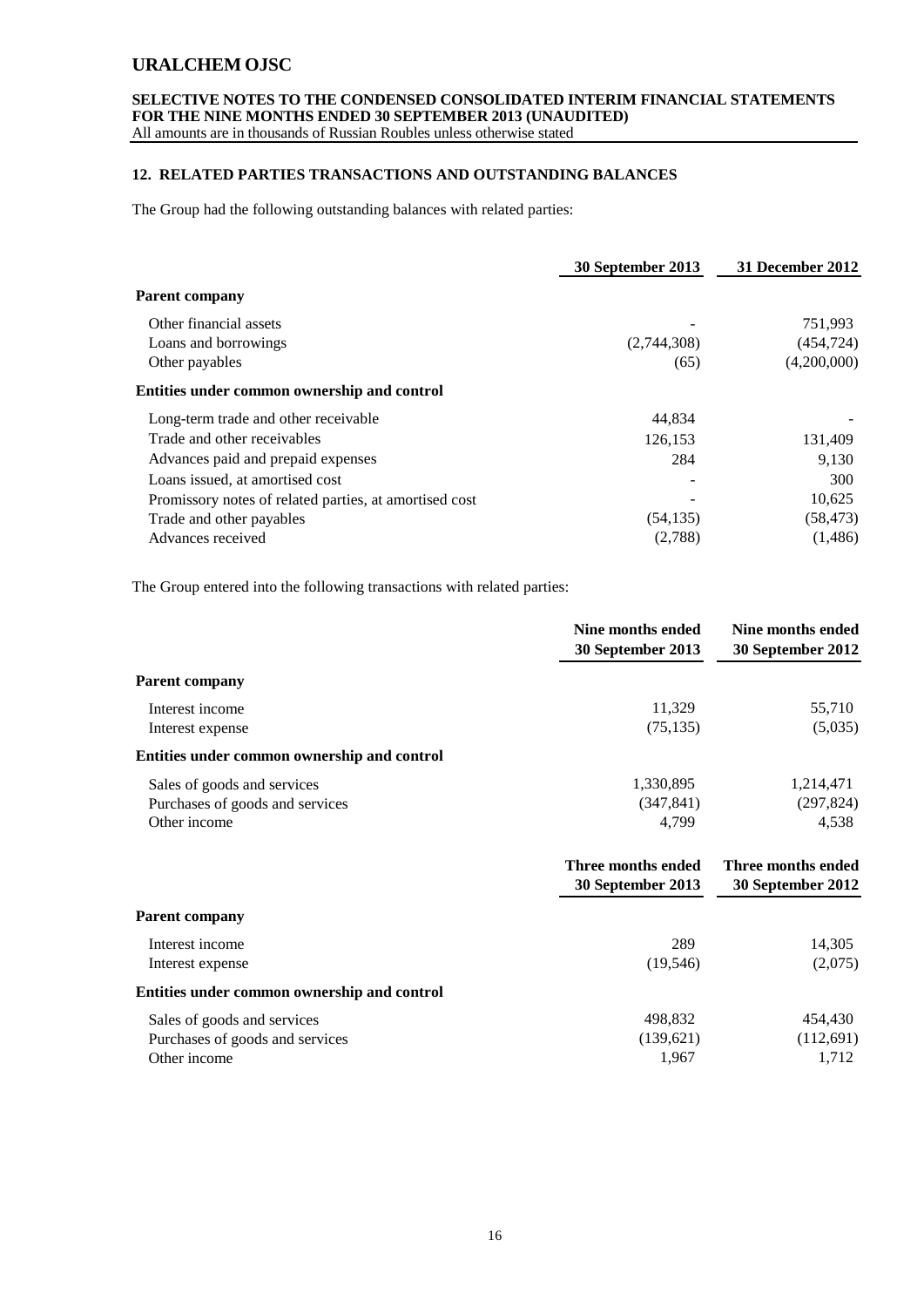# **SELECTIVE NOTES TO THE CONDENSED CONSOLIDATED INTERIM FINANCIAL STATEMENTS FOR THE NINE MONTHS ENDED 30 SEPTEMBER 2013 (UNAUDITED)**

All amounts are in thousands of Russian Roubles unless otherwise stated

#### **Transactions with related parties**

#### *Dividends paid*

On 28 June 2013 the Company declared a final dividend of 3.2 Roubles per one ordinary share (to the total amount of RUR 1,600,000 thousand) to be distributed out of profits retained from the year 2012. The total amount of dividends paid out of profits generated in 2012 equalled RUR 8,300,000 thousand. As at 30 September 2013 the liability on the payment of dividend was fully settled.

#### *Loans received from related parties*

As at 30 September 2013, loans received from related parties included a loan received from the parent company at a fixed interest rate of 3.0% annually. As at 30 September 2013 amortized cost of the loan was RUR 1,096,677 thousand at the effective annual interest rate of 5.2%.

#### **Compensation of key management personnel**

The compensation of key management personnel of the Group for the nine months ended 30 September 2013 comprised salaries and cash bonuses in the amount of RUR 251,775 thousand (nine months ended 30 September 2012: RUR 248,293 thousand), including social taxes in the amount of RUR 22,479 thousand (nine months ended 30 September 2012: RUR 28,574 thousand) and share-based compensation in the amount of RUR 99,505 thousand (nine months ended 30 September 2012: 0).

### **13. COMMITMENTS AND CONTINGENCIES**

#### **Purchase of natural gas**

In December 2012, the Group entered into the binding purchase agreements with Gazprom and Novatek, to purchase defined volumes of natural gas.

Future minimum costs under non-cancellable purchase agreements were as follows:

|                            | 30 September 2013 | 31 December 2012 |
|----------------------------|-------------------|------------------|
| Due in one year            | 13.964.876        | 11,861,466       |
| Due from two to five years | 41,523,614        | 45,413,766       |
| <b>Total</b>               | 55,488,490        | 57,275,232       |

#### **Capital commitments**

As at 30 September 2013, the Group's contractual capital commitments for acquisition of property, plant and equipment amounted to RUR 992,773 thousand (31 December 2012: RUR 906,037 thousand).

#### **Operating leases: Group as a lessee**

The Group leases certain machinery, equipment and office premises. The respective lease agreements have an average life of one to five years with no renewal option at the end of the lease term.

Future minimum rental expenses under non-cancellable operating leases were as follows:

|                            | 30 September 2013 | 31 December 2012 |
|----------------------------|-------------------|------------------|
| Due in one year            | 588,835           | 1,513,079        |
| Due from two to five years | 620.785           | 858,019          |
| <b>Total</b>               | 1,209,620         | 2,371,098        |